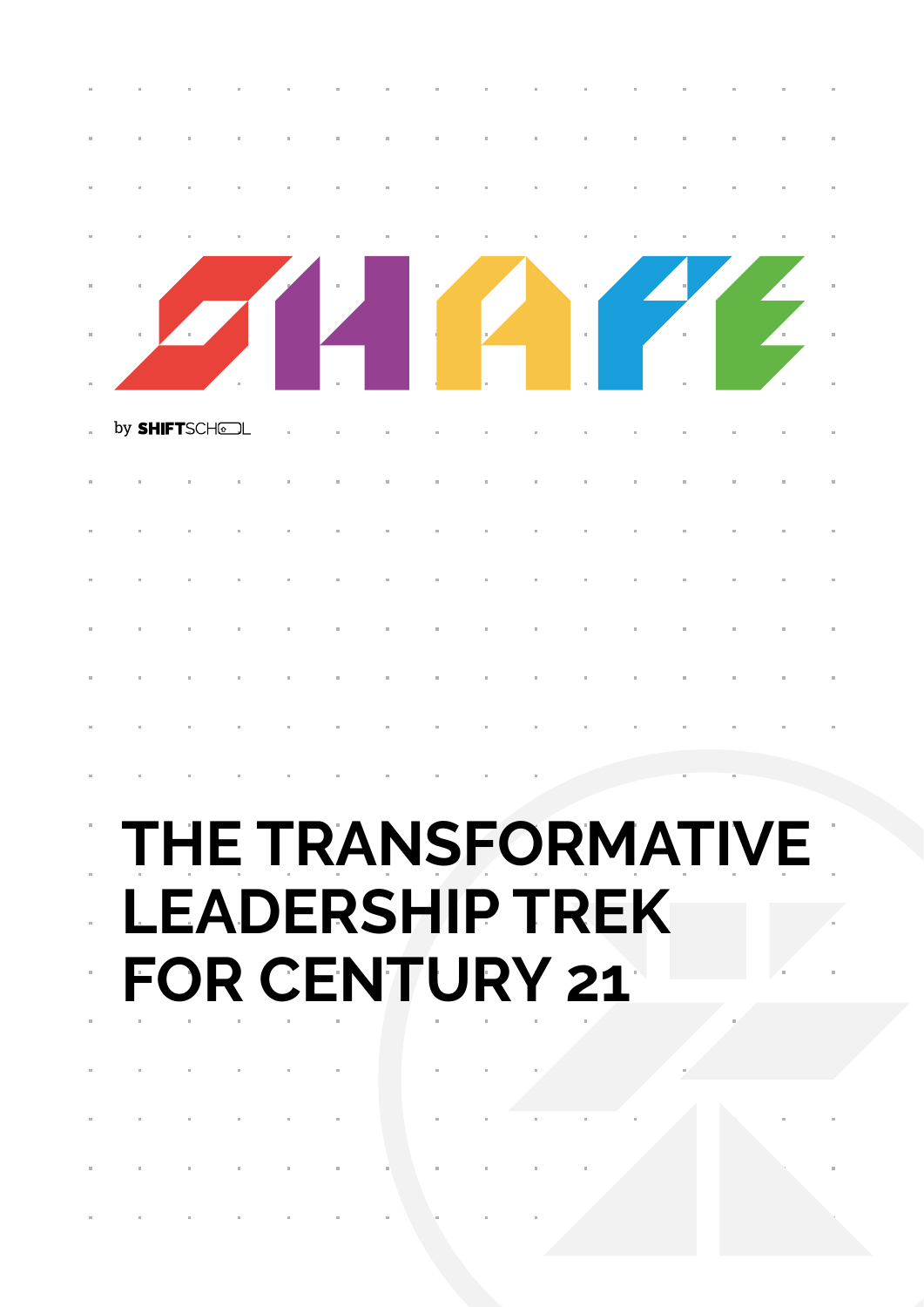### **DEAR GAME CHANGER,**



entury 21 will change the<br>rules of the game in every<br>aspect. Though the chalrules of the game in every aspect. Though the challenge is not the transformation itself; the real challenge is us. In recent years, many organizations have seen highly praised initiatives fail miserably. Time and again, good ideas got lost in complexity, promising projects had to be abandoned after the costs had skyrocketed, or the tender plants

2

of cultural change were pulled back by established forces. The result: More than 80% of all transformations fail. And of those failures 80% fail for the same reasons: Our attitude and behavior towards change. As technological evolution threatens many established business models and climate as well as social change put us under enormous pressure, we are destined to find better answers. Organizations must transform their paradigm of leadership if they want to address the economical, ecological, and societal challenges of the 21st century.

That is why we at **SHIFT**SCHOOL have decided to analyze what we have learned in more than 100 transformation projects over the last years and look at the biggest levers for improvement. This leadership program addresses the essential questions holistically by focusing on both overcoming the resistance to the needed changes and overcoming the finite conviction that business is a zero-sum game. In the past years, most trainings focused on WHY things must change and WHAT measures should be taken, but people are all too happy to avoid the HOW. This program will change that. We have created the **SHAPE**® framework to make transformation happen - in both people and businesses.

Excited to work with you,



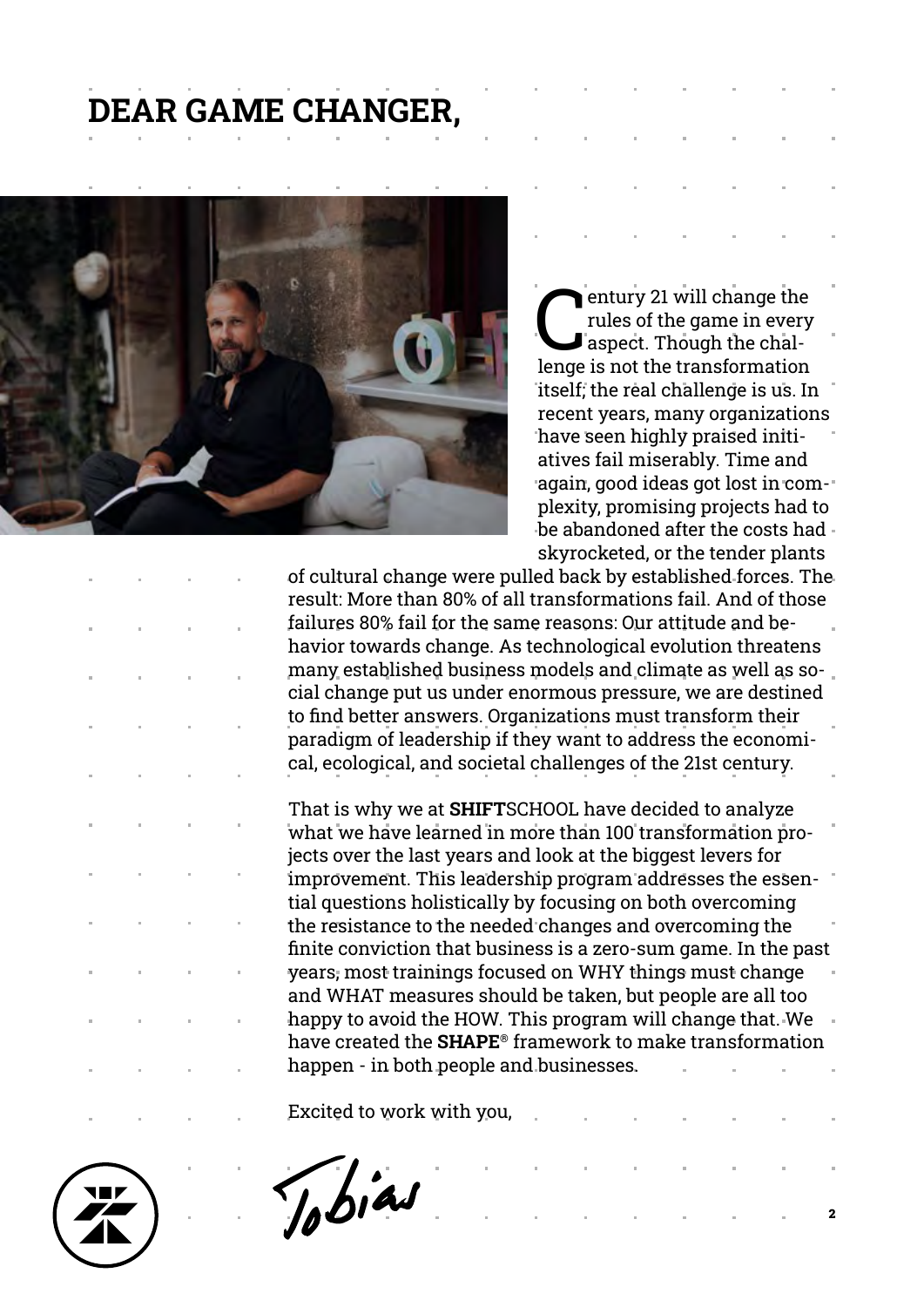| WHAT ARE YOU UP TO IN<br><b>CENTURY 21?</b>                                                               |                        |                                                                                                                                               |                           |                                  |                                                                                                                               |  |
|-----------------------------------------------------------------------------------------------------------|------------------------|-----------------------------------------------------------------------------------------------------------------------------------------------|---------------------------|----------------------------------|-------------------------------------------------------------------------------------------------------------------------------|--|
|                                                                                                           |                        |                                                                                                                                               |                           |                                  |                                                                                                                               |  |
|                                                                                                           |                        |                                                                                                                                               |                           |                                  |                                                                                                                               |  |
|                                                                                                           | <u>android Barbara</u> |                                                                                                                                               |                           |                                  |                                                                                                                               |  |
| <b>WEEK</b><br><b>LEARNING</b>                                                                            |                        | <b>IMMERSIVE</b><br><b>WORKSHOP</b>                                                                                                           |                           |                                  | <b>LIVE ONLINE</b><br><b>IMPULSE</b>                                                                                          |  |
| <b>EXPERIENCE</b>                                                                                         |                        | <b>DAYS</b>                                                                                                                                   |                           | <b>SESSIONS</b>                  |                                                                                                                               |  |
|                                                                                                           |                        | $\mathcal{C}^{\mathcal{A}}_{\mathcal{A}}$ , where $\mathcal{C}^{\mathcal{A}}_{\mathcal{A}}$ , where $\mathcal{C}^{\mathcal{A}}_{\mathcal{A}}$ |                           |                                  |                                                                                                                               |  |
|                                                                                                           |                        |                                                                                                                                               |                           |                                  |                                                                                                                               |  |
| <b>COLLABORATIVE</b><br><b>MASTER</b><br><b>CLASSES</b>                                                   |                        |                                                                                                                                               |                           | <b>ON-THE-JOB</b><br><b>CASE</b> | <b>TRANSFORMATION</b>                                                                                                         |  |
|                                                                                                           |                        |                                                                                                                                               |                           |                                  |                                                                                                                               |  |
|                                                                                                           |                        |                                                                                                                                               |                           |                                  |                                                                                                                               |  |
| • 3-day retreat kick-off workshop<br>with the entire cohort, building an<br>incredibly valuable network & |                        |                                                                                                                                               | peer support and coaching |                                  | • Design sprint for a transformation<br>case from your organization with                                                      |  |
| community<br>• 6 weekly expert-led, live online im-                                                       |                        |                                                                                                                                               |                           |                                  | • Break-out teams with mastermind<br>assignments and debriefs to deepen                                                       |  |
| pulse sessions with curated weekly<br>inspiration topics and collaborative                                |                        |                                                                                                                                               | 'your take-aways'         |                                  |                                                                                                                               |  |
| masterclasses with state-of-the-art<br>innovation tools                                                   |                        |                                                                                                                                               |                           |                                  | • Physical SHAPE <sup>®</sup> innovation box +<br>with curated learning materials to<br>-intensify your hybrid learning expe- |  |
| • 5 intensive discovery sessions with<br>domain experts and thought leaders                               |                        | rience                                                                                                                                        |                           |                                  |                                                                                                                               |  |
|                                                                                                           |                        |                                                                                                                                               |                           |                                  | • Qualification as a full member of<br>the SHIFTSHAPE CLUB community<br>upon completion of the program                        |  |
|                                                                                                           |                        |                                                                                                                                               |                           |                                  |                                                                                                                               |  |
|                                                                                                           |                        |                                                                                                                                               |                           |                                  |                                                                                                                               |  |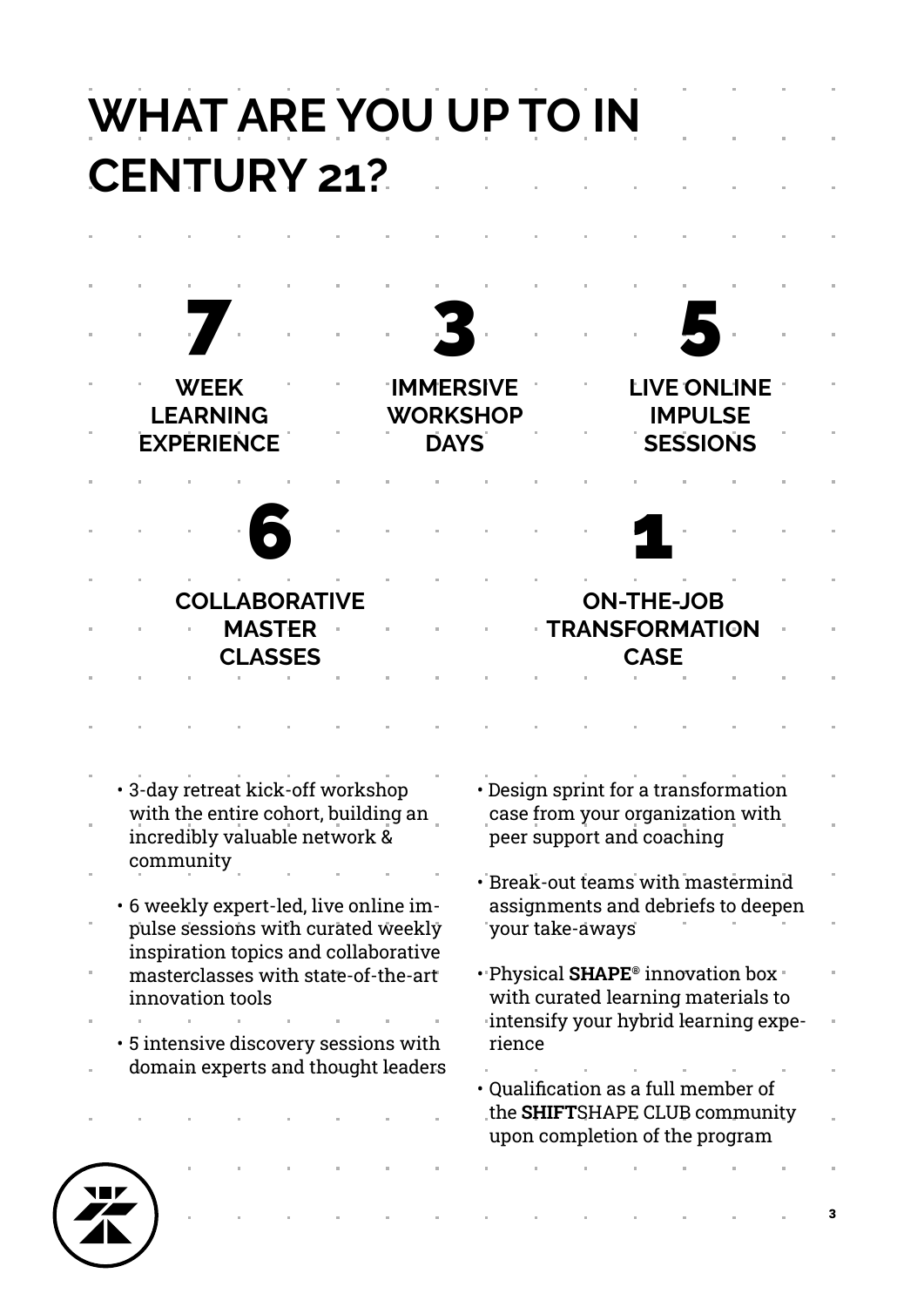# **WHAT ARE THE QUICK FACTS?**

|  |  |                                                 |                                                                                                                                                                                      |  |                         |                                              | and the control of |                 |
|--|--|-------------------------------------------------|--------------------------------------------------------------------------------------------------------------------------------------------------------------------------------------|--|-------------------------|----------------------------------------------|--------------------|-----------------|
|  |  |                                                 | $\epsilon_{4,900}$ + VAT (INCL. LODGING)                                                                                                                                             |  |                         |                                              |                    | $\sim 10^{-10}$ |
|  |  | the control of the control of<br>Report Follows | <b>GRADUATION CERTIFICATE</b>                                                                                                                                                        |  | and the contract of the | the contract of the contract of the contract |                    | $\sim$          |
|  |  |                                                 | <u> 1990 - INDIVIDUAL PROJECTS de la compa</u>                                                                                                                                       |  |                         |                                              |                    |                 |
|  |  |                                                 | <b>DOMAIN EXPERT INSIGHTS</b><br>the contract of the contract of the contract of the contract of the contract of the contract of the contract of                                     |  |                         |                                              |                    |                 |
|  |  |                                                 | <b>POS MASTERMIND COACHING</b>                                                                                                                                                       |  |                         |                                              |                    |                 |
|  |  |                                                 | <b>GERMAN OR ENGLISH COHORTS</b>                                                                                                                                                     |  |                         |                                              |                    |                 |
|  |  |                                                 |                                                                                                                                                                                      |  |                         |                                              |                    |                 |
|  |  |                                                 | 5 HOURS REQUIRED PER WEEK                                                                                                                                                            |  |                         |                                              |                    |                 |
|  |  |                                                 | <b>HYBRID LEARNING IN REAL TEAMS</b>                                                                                                                                                 |  |                         |                                              |                    |                 |
|  |  |                                                 |                                                                                                                                                                                      |  |                         |                                              |                    |                 |
|  |  |                                                 |                                                                                                                                                                                      |  |                         |                                              |                    |                 |
|  |  |                                                 | combine psychological safety, hands-on learning with an<br>easy-to-access online environment to create a powerful<br>learning experience that actually transforms people.            |  |                         |                                              |                    |                 |
|  |  |                                                 | and intensive team building in a spectacular retreat loca-<br>tion and remote deep dives and peer coaching sessions for<br>7 weeks to drive every transformation case to success. We |  |                         |                                              |                    |                 |
|  |  |                                                 | The hybrid SHIFTSCHOOL combines the best of both<br>worlds: An immersive face-to-face learning experience.                                                                           |  |                         |                                              |                    |                 |
|  |  |                                                 |                                                                                                                                                                                      |  |                         |                                              |                    |                 |

 $\overline{a}$   $\overline{a}$   $\overline{a}$   $\overline{a}$   $\overline{a}$   $\overline{a}$   $\overline{a}$   $\overline{a}$   $\overline{a}$   $\overline{a}$   $\overline{a}$   $\overline{a}$   $\overline{a}$   $\overline{a}$   $\overline{a}$   $\overline{a}$   $\overline{a}$   $\overline{a}$   $\overline{a}$   $\overline{a}$   $\overline{a}$   $\overline{a}$   $\overline{a}$   $\overline{a}$   $\overline{$ 

and the contract of

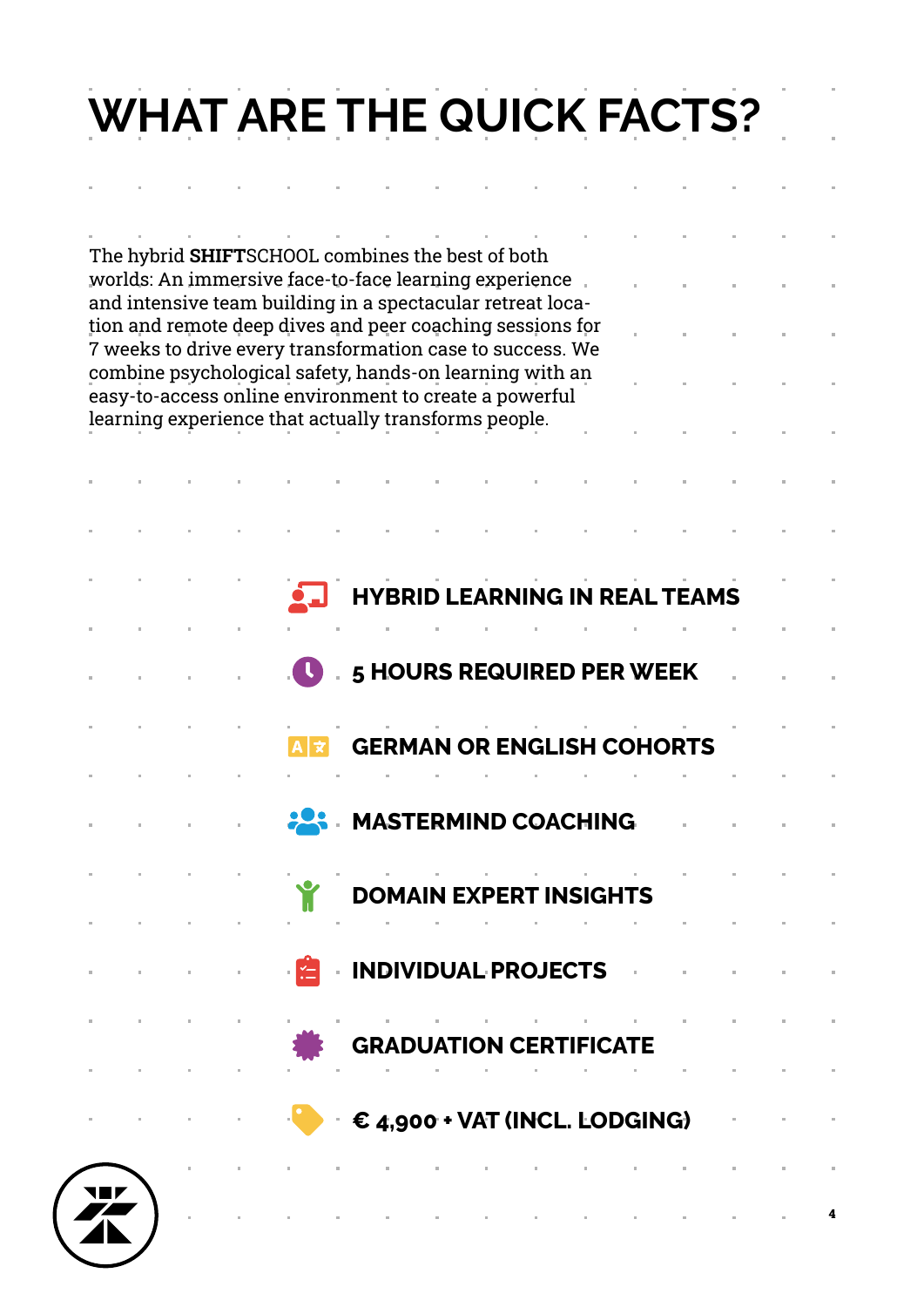|  |  | <b>HOW IS THE PROGRAM</b>                                       |  |  |
|--|--|-----------------------------------------------------------------|--|--|
|  |  | <b>STRUCTURED? -</b><br><b>Contract Contract</b>                |  |  |
|  |  |                                                                 |  |  |
|  |  | <b>SHAPESCAPE</b>                                               |  |  |
|  |  | Immersive retreat weekend -                                     |  |  |
|  |  | <b>SHAPETREK</b><br>Five remote sessions on Thursday evenings   |  |  |
|  |  | <b>SHAPETOPIA</b>                                               |  |  |
|  |  | Online discovery week on five evenings                          |  |  |
|  |  | <b>SHAPEABLE</b><br>Final presentations workshop and reflection |  |  |

 $\alpha$ 

 $\bar{a}$ 



 $\bar{a}$ 

 $\bar{a}$ 

 $\bar{a}$ 

 $\bar{\alpha}$ 

 $\bar{1}$ 

ä

5

 $\bar{\bar{a}}$ 

Î,

'n

 $\alpha$ 

W

í,

Î,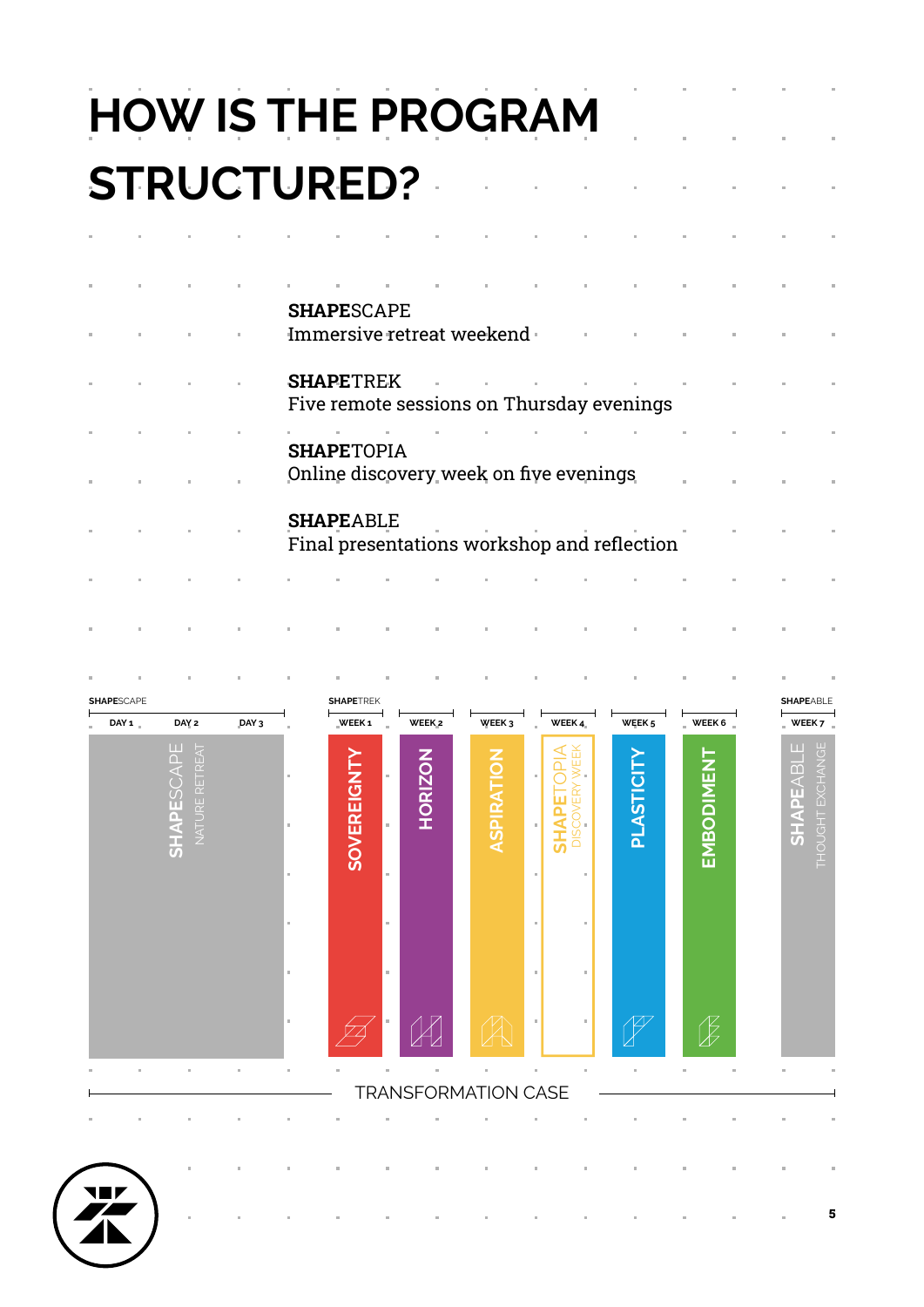### **WHAT IS THE PROGRAM ABOUT?**

### **EMBRACE CHANGE. THINK FOR YOURSELF. TRANSFORM THE FUTURE.**

The **SHAPE**® trek kick-off takes us to special retreat locations across Europe. Experience a wonderful and intensive time together with your learning mates. Learning is a social endeavor and bonding a group of excellent people in a combination of in- and outdoor workshops will lay the foundation of an unforgettable learning journey

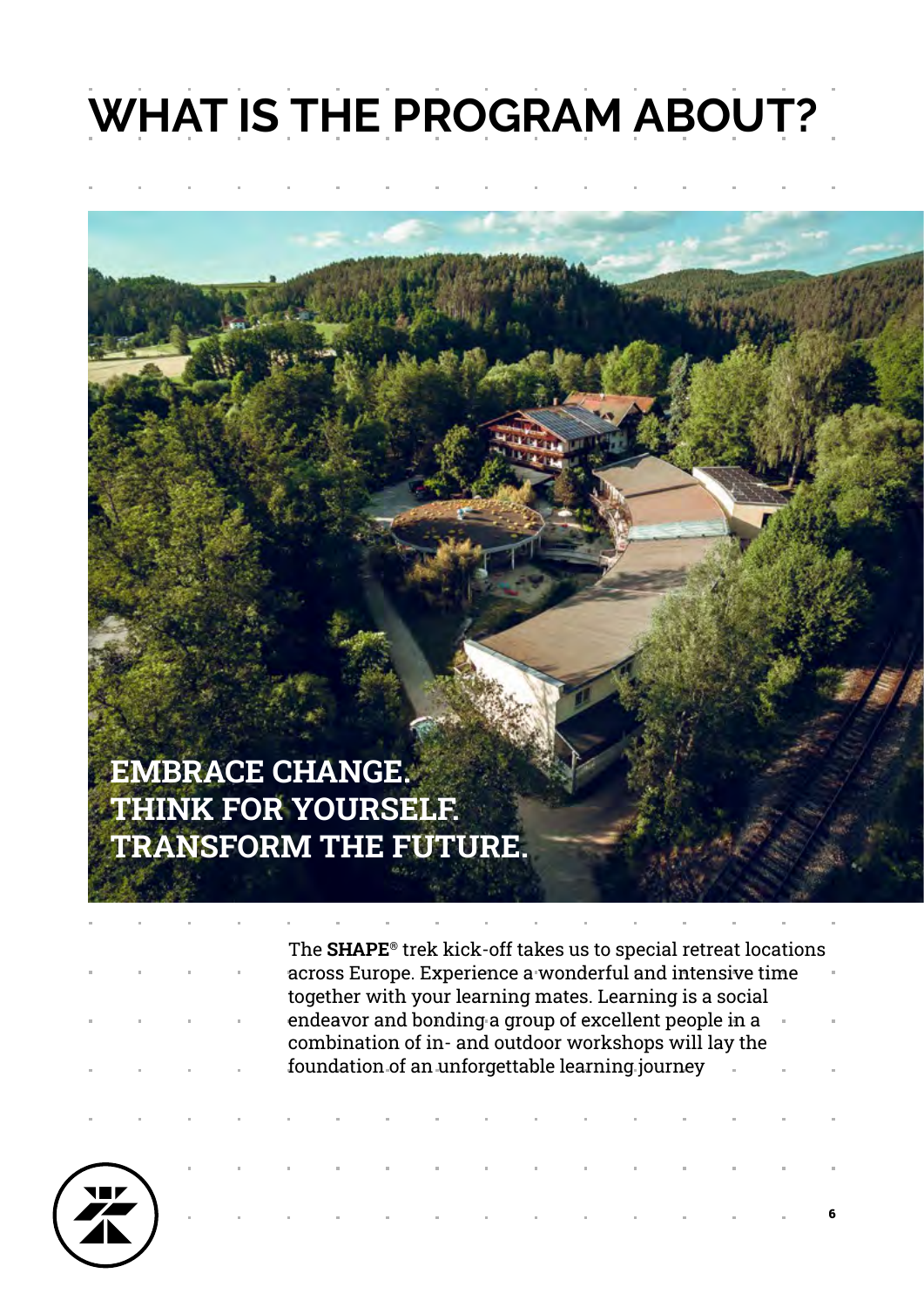

### **EXPLORATION**



Wander on mystical forest trails, canoe along the banks of the river or hike on scenic gravel paths through hilly landscapes. Our hikes and guided team activities not only create good group dynamics but are also the perfect occasion to come up with new transformative ideas. After an inspiring workshop day gather around a selfmade campfire to explore your purpose, share your experiences, and learn from each other.









Learn in an open workshop space with heart & soul! You find lots of free space to get clarity and new ideas. In an architecture that cleverly combines virtual, real, and natural areas. Our laboratory for inventing meaningful futures!







### **ACCOMMODATION**

Spend your downtime in a stylish, single room "hideaway", which architecturally covers all needs in a small space. Architecture and nature complement each other with larch wood floors, and high, light-filled rooms.

**WHAT IS THE PROGRAM ABOUT?** 7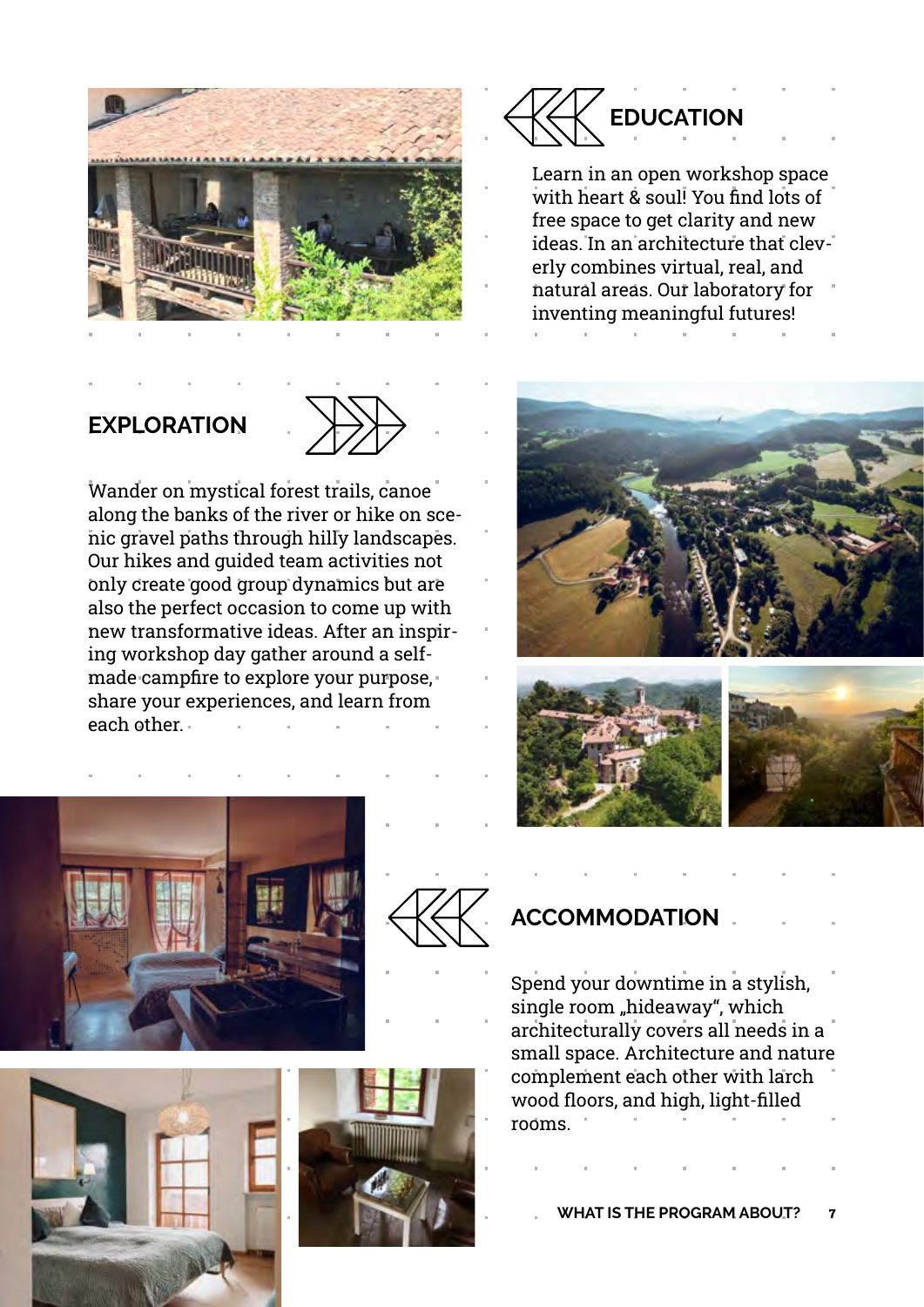#### **ALIMENTATION**



Enjoy plant-based, vegetarian, or vegan cuisine with local ingredients, spiced with exotic recipes, combined in a healthy and forward-looking way. Forest goes Fusion becomes Future – leaving a positive footprint through our culinary experiences.







#### **RESTORATION**

Reflect on the learnings in meditation and yoga sessions or just relax in flying gardens, bubble basins, in stone basket saunas or under soul sound showers. The somewhat different well-being experience. Century 21 style meets exceptional nature -with refreshing beach lounges in the summer and cozy indoor fireplaces in the winter.









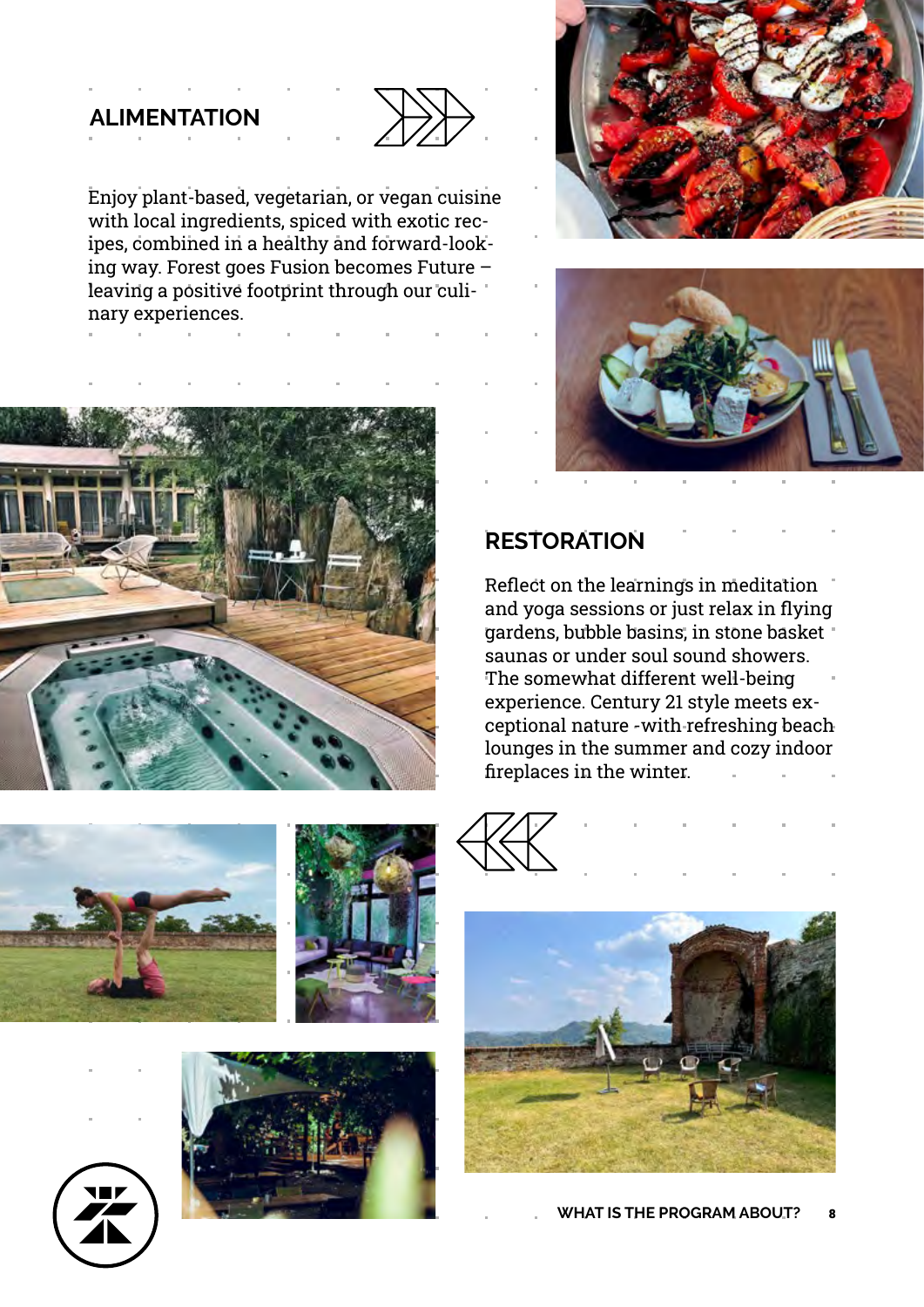### **/SHAPE**SCAPE

Welcome to **SHAPE**SCAPE Nature Retreat! An immersive workshop weekend with inspiration sessions, break-out assignments, and self-reflective episodes over the course of three days. This intensive kick-off is designed both to provide the necessary insights on future transformation touching technology, digitalization, sustainability, and work culture, and to enhance the critical competencies needed to lead this transformation in times of uncertainty. You will also start to forge your transformation case in peer group sessions applying the previously acquired creative skills and methods.





9

#### **// THE ART OF THE START IDENTITY FOR CHANGE MAKERS**

- **>> TRANSFORMATIVE MINDSET** Exploration of attitudes and behaviors in a highly uncertain world
- **>> TRANSFORMATIVE NETWORK** Team Building in agile contexts and interaction in sustainable networks
- **>> TRANSFORMATIVE LEADERSHIP** Formulation of a new understanding of roles and self-responsible action in the age of digitalization



**FRIDAY STARTING** 

AT 1 PM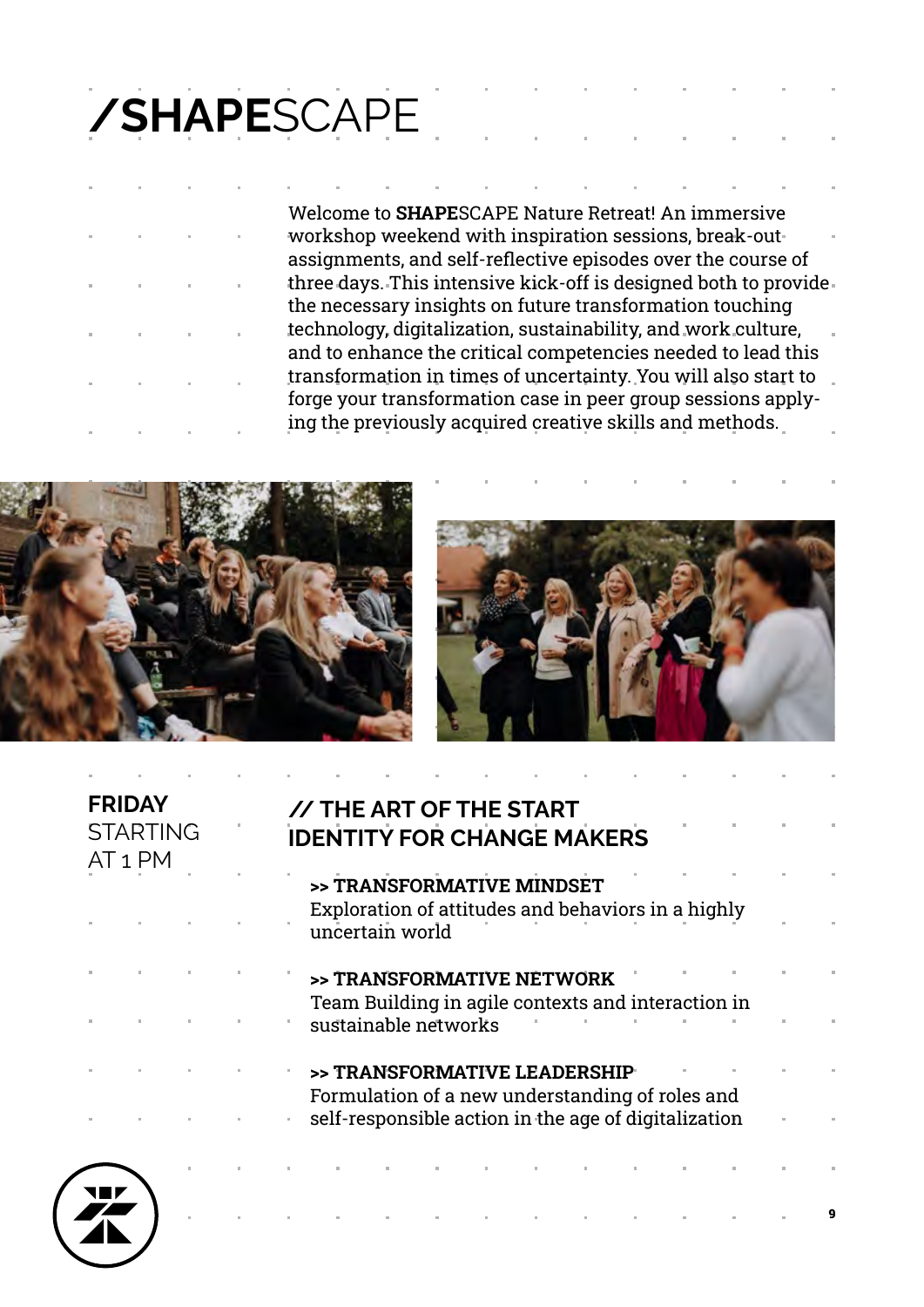





| DAY 2 | <b>SATURDA</b> |  |  | // MAKING IDEAS HAPPEN<br><b>ITERATIVE TOOLBOX FOR</b>                     |  |
|-------|----------------|--|--|----------------------------------------------------------------------------|--|
|       |                |  |  | <b>TRANSFORMATION CHAMPIONS +</b>                                          |  |
|       |                |  |  | >> FUTURE MANIFESTO<br>Reflection and analysis of transformation pro-      |  |
|       |                |  |  | cesses and vision development for agile teams                              |  |
|       |                |  |  | >> RAPID PROTOTYPING<br>Conversion of designs into assessable proto-       |  |
|       |                |  |  | types and iterative further development<br>based on peer feedback          |  |
|       |                |  |  | >> CREATIVE SOURCE                                                         |  |
|       |                |  |  | Building a culture of change and development<br>of transformative roadmaps |  |
|       |                |  |  |                                                                            |  |

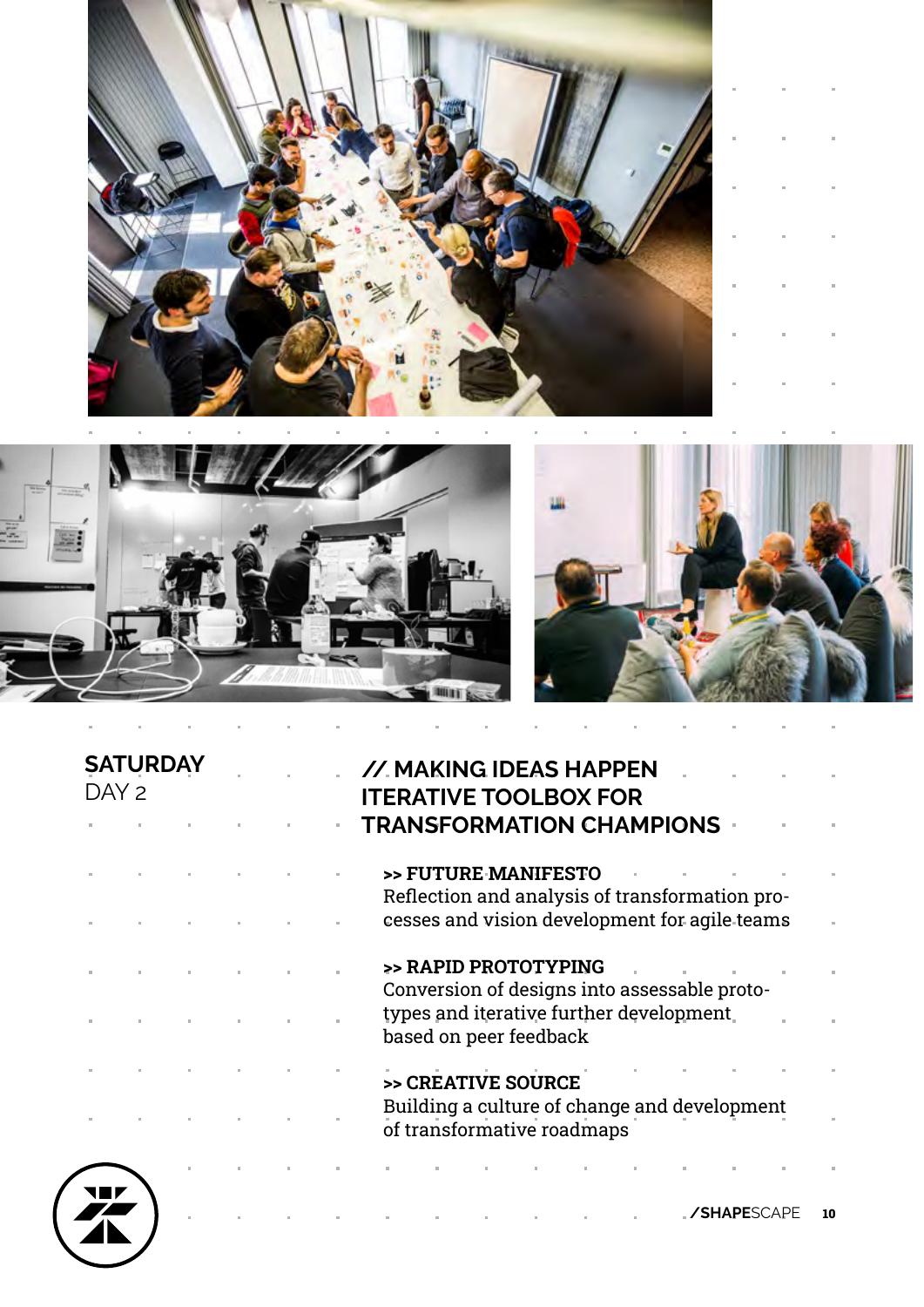| AT <sub>5</sub> PM | <b>SUNDAY</b><br><b>ENDING</b> |  | // DARE TO LEAD<br><b>IMPLEMENTING CULTURAL CHANGE</b><br><b>IN ORGANIZATIONS</b>    |  |
|--------------------|--------------------------------|--|--------------------------------------------------------------------------------------|--|
|                    |                                |  | >> CULTURE RULES                                                                     |  |
|                    |                                |  | Tools and competencies to communicate<br>change convincingly and implement them over |  |
|                    |                                |  | resistance                                                                           |  |
|                    |                                |  | >> NAVIGATING AMBIGUITY<br>Decision Making under conditions of extreme               |  |
|                    |                                |  | uncertainty and driving transformation with<br>available means                       |  |
|                    |                                |  | >> APPLIED AGILE<br>Strategic team and organizational development                    |  |
|                    |                                |  | and implementation of agile projects in the age<br>of New Work                       |  |
|                    |                                |  |                                                                                      |  |



After the kick-off weekend you are part of a committed cohort of change makers i, with diverse backgrounds who support each other to make bold change happen. This trust and familiarity in the group now allows you to learn and work effectively without physically being in a room. Over the course of the next seven weeks, you will empower your MINDSET and apply new leadership SKILLS within a newly formed NETWORK of like minded individuals to develop your individual transformation case successfully.



11 **/SHAPE**SCAPE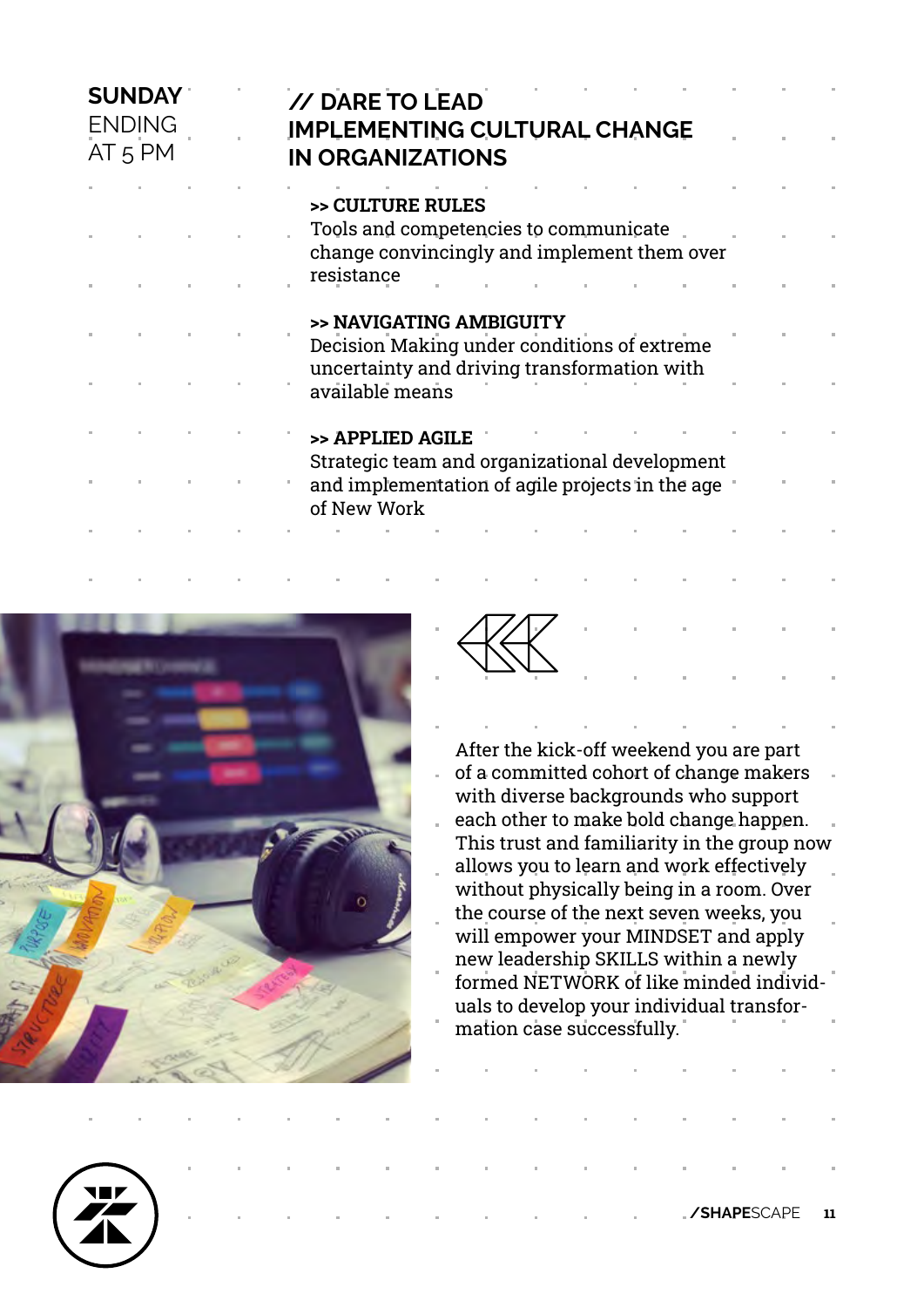| /SPARKS                                |  |      |                       |                                    |                                             |                                                                                                         |                                                                                                            |  |
|----------------------------------------|--|------|-----------------------|------------------------------------|---------------------------------------------|---------------------------------------------------------------------------------------------------------|------------------------------------------------------------------------------------------------------------|--|
|                                        |  |      |                       |                                    |                                             |                                                                                                         |                                                                                                            |  |
|                                        |  |      |                       |                                    |                                             |                                                                                                         |                                                                                                            |  |
|                                        |  |      |                       | successful transformation process? | What are the key conditions for driving a   |                                                                                                         |                                                                                                            |  |
|                                        |  | time |                       |                                    |                                             |                                                                                                         | • Exemplary Ownership – the craft of taking respon-<br>sibility and holding others accountable at the same |  |
| <b>SPARK 1:-</b><br><b>SOVEREIGNTY</b> |  |      |                       |                                    | act under conditions of extreme uncertainty |                                                                                                         | • Entrepreneurial Acumen – the ability to decide and                                                       |  |
|                                        |  |      | despite ambiguity     |                                    |                                             |                                                                                                         | • Autonomous Innovation $-$ the art of daring greatly                                                      |  |
|                                        |  |      |                       |                                    |                                             |                                                                                                         |                                                                                                            |  |
|                                        |  |      |                       |                                    |                                             |                                                                                                         |                                                                                                            |  |
|                                        |  |      | able transformation?  |                                    |                                             |                                                                                                         | How can we provide quidance and direction for sustain-                                                     |  |
|                                        |  |      |                       |                                    |                                             | • Predictive Re-Creation - the ability of detecting ·<br>trends and imagining possible future scenarios |                                                                                                            |  |
| <b>SPARK 2:</b>                        |  |      |                       |                                    |                                             | • Directive Purpose – the craft of shaping legacy,<br>ideas and business into an meaningful whole       |                                                                                                            |  |
| <b>HORIZON</b>                         |  |      |                       | by means of storytelling           |                                             | <b>Expressive Leadership</b> $-$ the art of forming unity                                               |                                                                                                            |  |
|                                        |  |      | open experimentation? |                                    |                                             |                                                                                                         | How can we achieve the best possible outcome through -                                                     |  |

- **Inquisitive Thinking** the ability to challenge the status quo, reduce complexity, and look for inconsist- $\mathcal{L}^{\text{max}}$ encies in reasoning
- **Creative Alchemy**  the art of playfully combining interdisciplinary methods with curiosity and serendipity
	- • **Investigative Discovery** the craft to design and conduct descriptive experiments to drive rapid learning



**SPARK 3-4: ASPIRATION**

**SHAPE**TOPIA Discovery Week 5 impulse sessions with selected transformation experts to discuss future opportunities in technology, innovation, sustainable development, purpose, and science.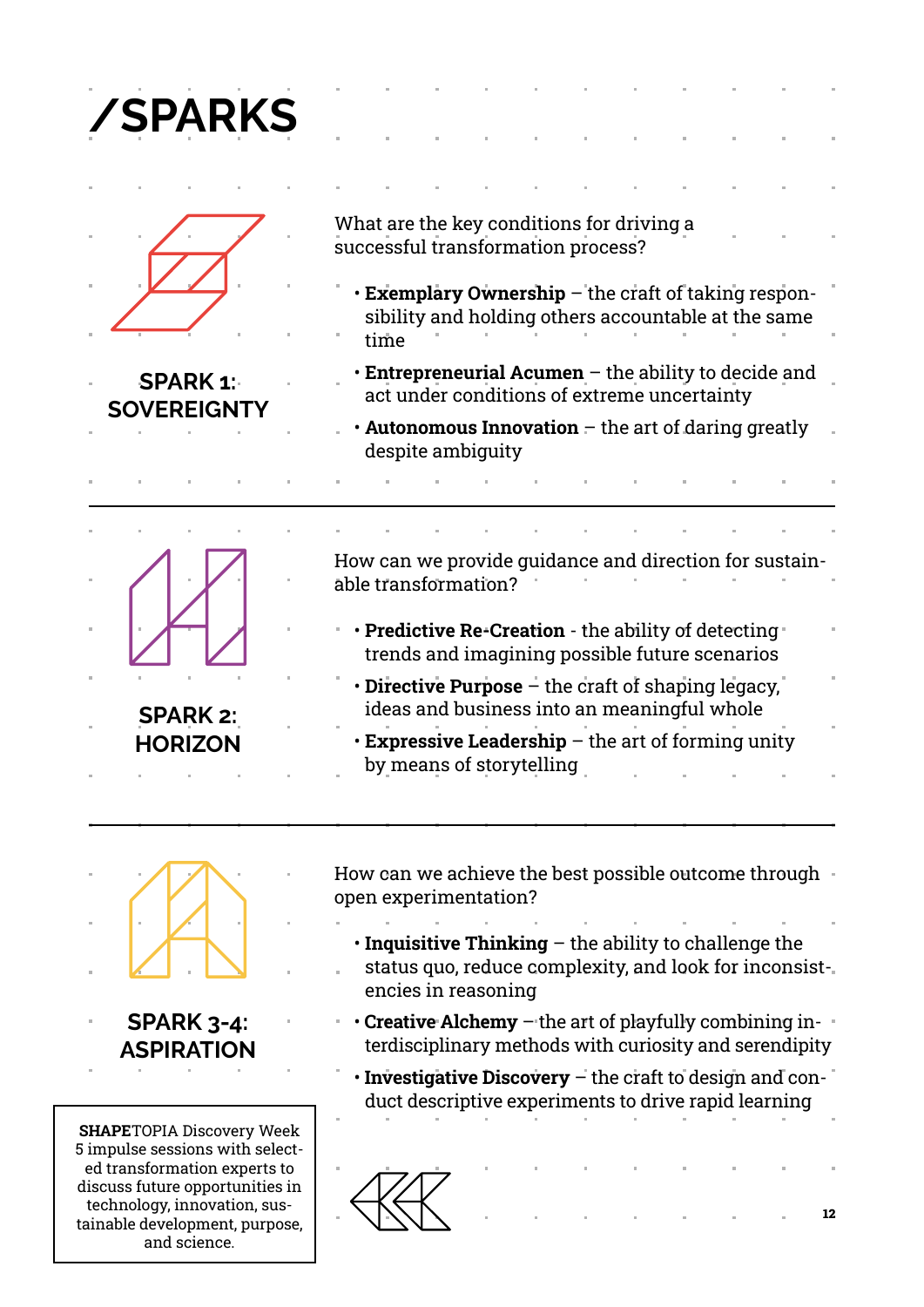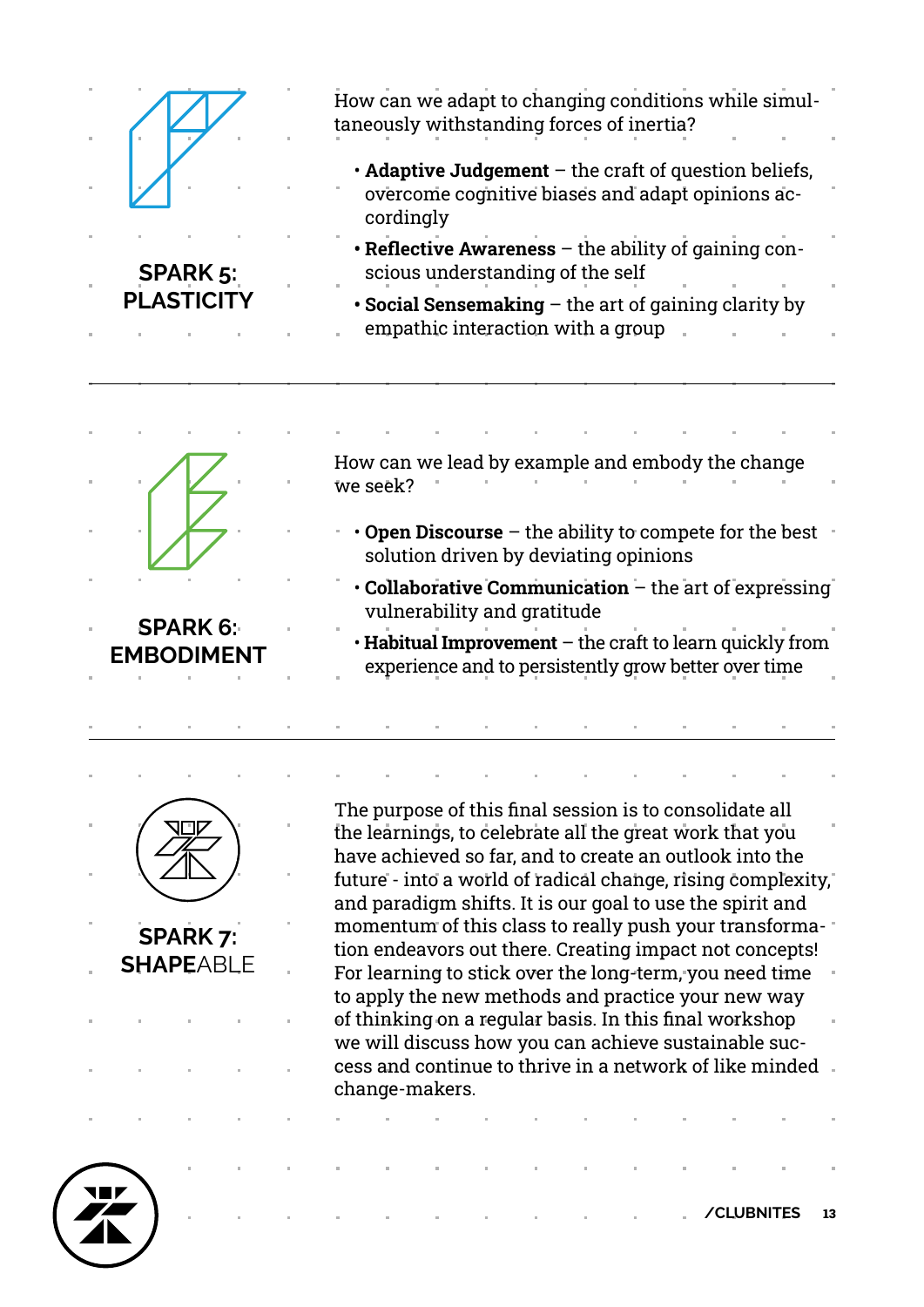# **WHAT WILL A SPARK LOOK LIKE?**

|  | <b>SPARK</b>                    |
|--|---------------------------------|
|  | <b>WEEKLY REFLECTION</b>        |
|  | <b>CONTENT IMPULSE</b>          |
|  |                                 |
|  | <b>TEAM COLLABORATION</b>       |
|  |                                 |
|  | <b>BREAK</b>                    |
|  | <b>CONTENT IMPULSE</b>          |
|  |                                 |
|  | PEER COACHING                   |
|  | m<br>ш<br>ш<br>ш                |
|  | <b>HOME TASK BRIEFING</b><br>m. |

Our credo is: We work together alone! This means that each participant works on their own topic independently, but J. we meet each week to learn new things together and give each other feedback and hold each other accountable. The upcoming program includes a series of live sparks with mini-workshops and peer coaching sessions. Small mastermind groups guarantee close collaboration and will help you to move on your project in a sprint-like fashion.

| <b>SPARK</b>                                                   |    |              |                                                |  |   |
|----------------------------------------------------------------|----|--------------|------------------------------------------------|--|---|
| curated weekly transformation topics]                          |    |              | lexpert-led, live online impulse sessions with |  |   |
|                                                                |    |              |                                                |  |   |
|                                                                |    |              |                                                |  |   |
|                                                                |    |              |                                                |  |   |
|                                                                |    |              |                                                |  |   |
|                                                                |    |              |                                                |  |   |
| <b>WORKSHOP 1 (60 MIN.)</b><br><b>HOW TRANSFORMATION WORKS</b> |    |              |                                                |  |   |
| Small group work on the respective                             |    |              |                                                |  |   |
| <b>SHAPE</b> dimension                                         |    |              |                                                |  |   |
|                                                                |    |              |                                                |  |   |
|                                                                |    |              |                                                |  |   |
|                                                                |    |              |                                                |  |   |
|                                                                |    |              |                                                |  |   |
|                                                                |    |              |                                                |  |   |
|                                                                |    |              |                                                |  |   |
| <b>WORKSHOP 2 (60 MIN.)</b>                                    |    |              |                                                |  |   |
| HIGH INTENSITY IMPROVEMENT HOUR                                |    |              |                                                |  |   |
| Peer coaching session on personal<br>transformation cases      |    |              |                                                |  |   |
| m.                                                             | i. |              |                                                |  |   |
|                                                                |    |              |                                                |  |   |
|                                                                |    |              |                                                |  |   |
| <b>FINAL REFLECTION (20 MIN)</b>                               |    |              |                                                |  |   |
| The Subtle Art of Just Doing it                                |    |              |                                                |  |   |
|                                                                |    |              |                                                |  |   |
|                                                                |    |              | m.                                             |  |   |
|                                                                |    |              |                                                |  |   |
|                                                                |    |              |                                                |  |   |
|                                                                |    |              |                                                |  |   |
|                                                                |    |              |                                                |  |   |
|                                                                |    |              |                                                |  |   |
|                                                                |    |              |                                                |  |   |
|                                                                |    |              | MAN A                                          |  |   |
|                                                                |    |              |                                                |  |   |
|                                                                |    |              | The SHAPE <sup>®</sup> Process will act        |  |   |
|                                                                |    |              | as an applicable guideline for                 |  |   |
|                                                                |    |              | driving this transformation.                   |  |   |
|                                                                |    | Week by Week |                                                |  |   |
|                                                                |    |              |                                                |  |   |
|                                                                |    |              |                                                |  |   |
|                                                                |    |              |                                                |  |   |
| ш                                                              |    |              |                                                |  | ш |
|                                                                |    |              |                                                |  |   |

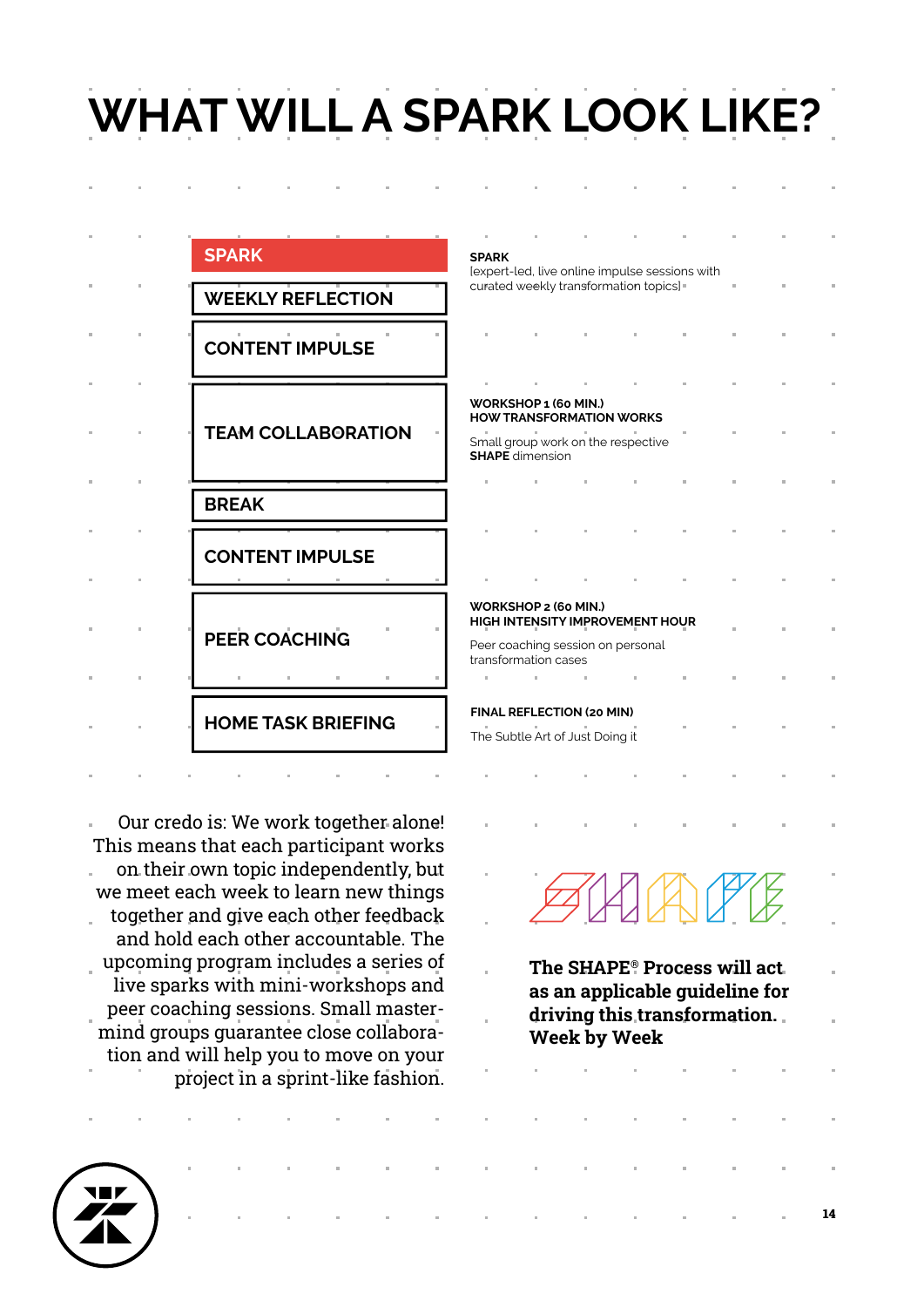## **HOW DO WE WORK ON OUR TRANSFORMATION CASES?**



**DARE** How do we decide and act under conditions of extreme uncertainty?



**IMAGINE** How do we shape a purposeful vision out of legacy, ideas and meaning into an interacting whole?



**DISCOVER** How can we establish a culture of diversity and creative discourse to find the best possible solutions?



**ADAPT** How do we constantly challenge the status quo, reduce complexity, and adapt to an environment of perpetual change?



How can we build trust, reliability, and sustainable relationships with all stakeholders by empathic interaction?



15

case in an area such as digitalization, sustainability, leadership, or cultural change. An applicable process with useful insights and methods will guide you - with the support of our coaches and your peers. From week to week your project takes more **SHAPE** and, at the end of this sprint, will cover all necessary steps to turn a vague transformative idea into a successful project. This learning-by-doing approach is designed to push you out of your comfort zone and to turn your plans into action. We will work on overcoming inner and outer barriers by addressing these fundamental principles of transformation:

During the trek you will directly work on your own transformation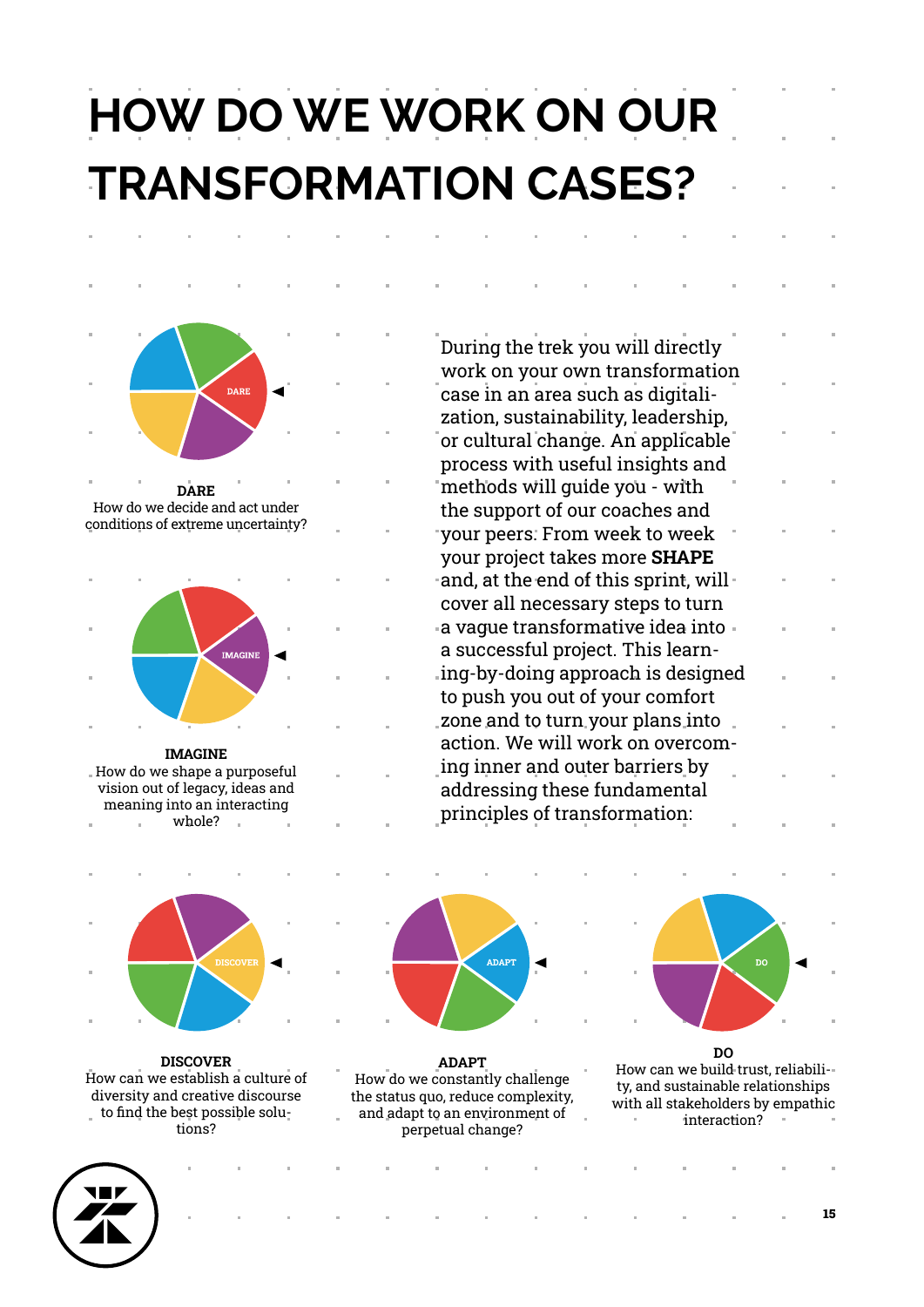## **WHAT DO WE LEARN?**







16

By the end of the program, you will have developed your transformation case along the **SHAPE**® process and the confidence to apply the learnings directly on the job. Along, you will have acquired a whole range of change-making and leadership skills, gained many valuable insights about the main drivers of transformation, and built a reliable network of fellow changemakers.

By working with the **SHAPE**® Framework you will build the capacity to

| adapt your existing strategies to    | respond to future challenges by                          |
|--------------------------------------|----------------------------------------------------------|
| meet the uncertain future            | tapping into the wisdom of your<br>peers                 |
| enhance your understanding of the -  |                                                          |
| key drivers of transformation        | unify and motivate stakeholders by                       |
|                                      | candidly reflecting on things and                        |
| build a concrete roadmap for your    | become more and more important                           |
| transformation case and define the - |                                                          |
| key elements for success             | redefine leadership by building a                        |
|                                      | collaborative experience for all.                        |
| internalize a new state-of-mind by   |                                                          |
| working on transformational atti-    | $\mathcal{P}$ use methods to rapidly prototype,          |
| tudes in a safe environment          | test hypotheses, and iterate certain                     |
|                                      | elements of your strategy.                               |
| commit yourself and your teams       |                                                          |
| to work towards a purpose-driven     | $\mathcal{U}$ lead through creative discourse and $\Box$ |
| culture                              | candid feedback                                          |
|                                      |                                                          |
|                                      |                                                          |
|                                      |                                                          |
|                                      |                                                          |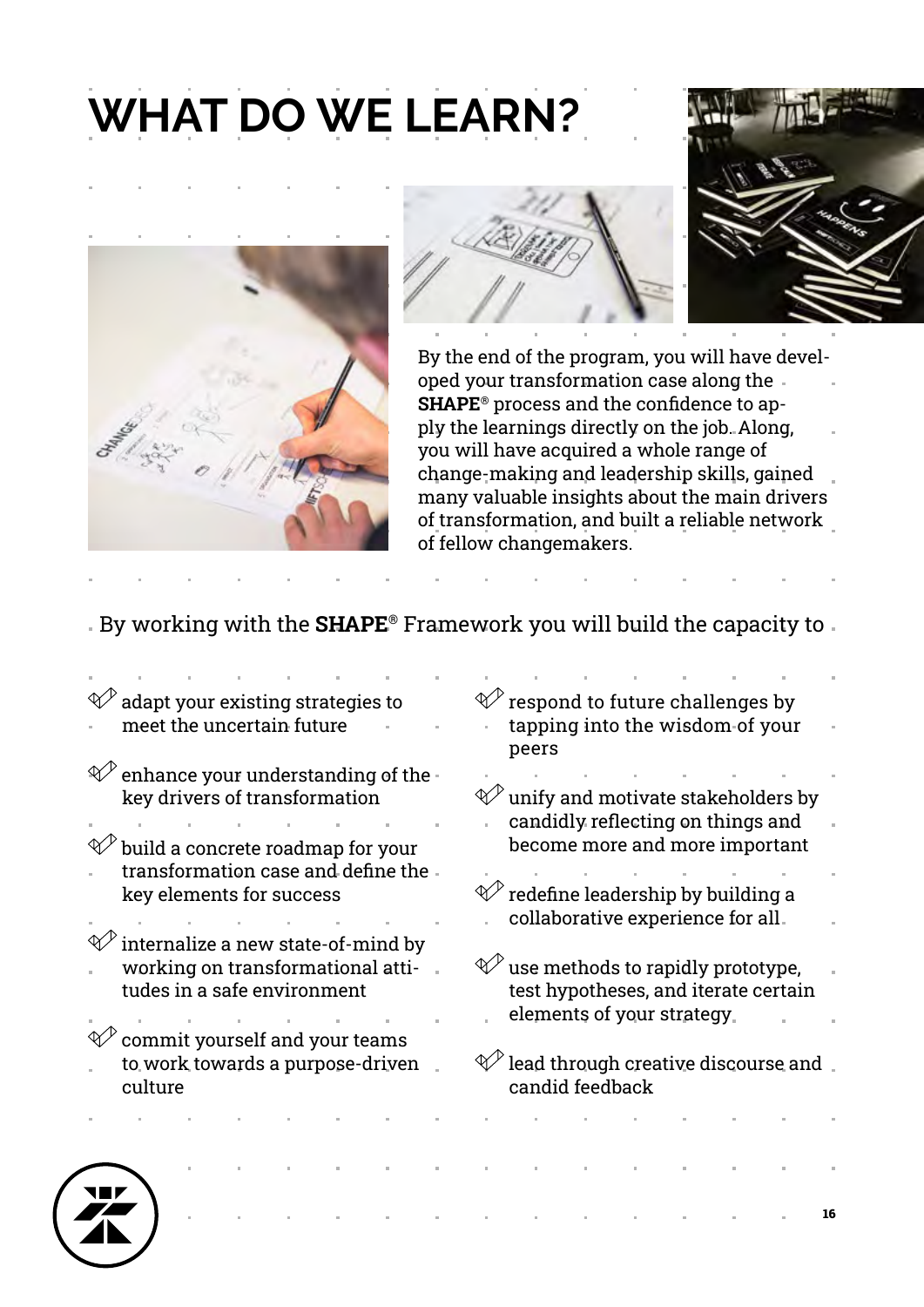### **WHO ELSE IS IN THE PROGRAM?**



This program is for anyone who wants to take personal and professional growth in their own hands and has the clear intention to lead transformation within their organization. We only require the motivation to learn and reflect as well as the willingness to truly change things. Members of the **SHAPE**® program are a community of practice that will ignite their peers with their spirit. They act as pioneers who are first to try out new things, discover new territory and share their experiences with everyone at work. They don't take anything for granted and develop the capability to move the system forward – transforming themselves and their organization even against resistance - and continue to do so upon graduation as permanent members of the **SHIFT**SHAPE CLUB.

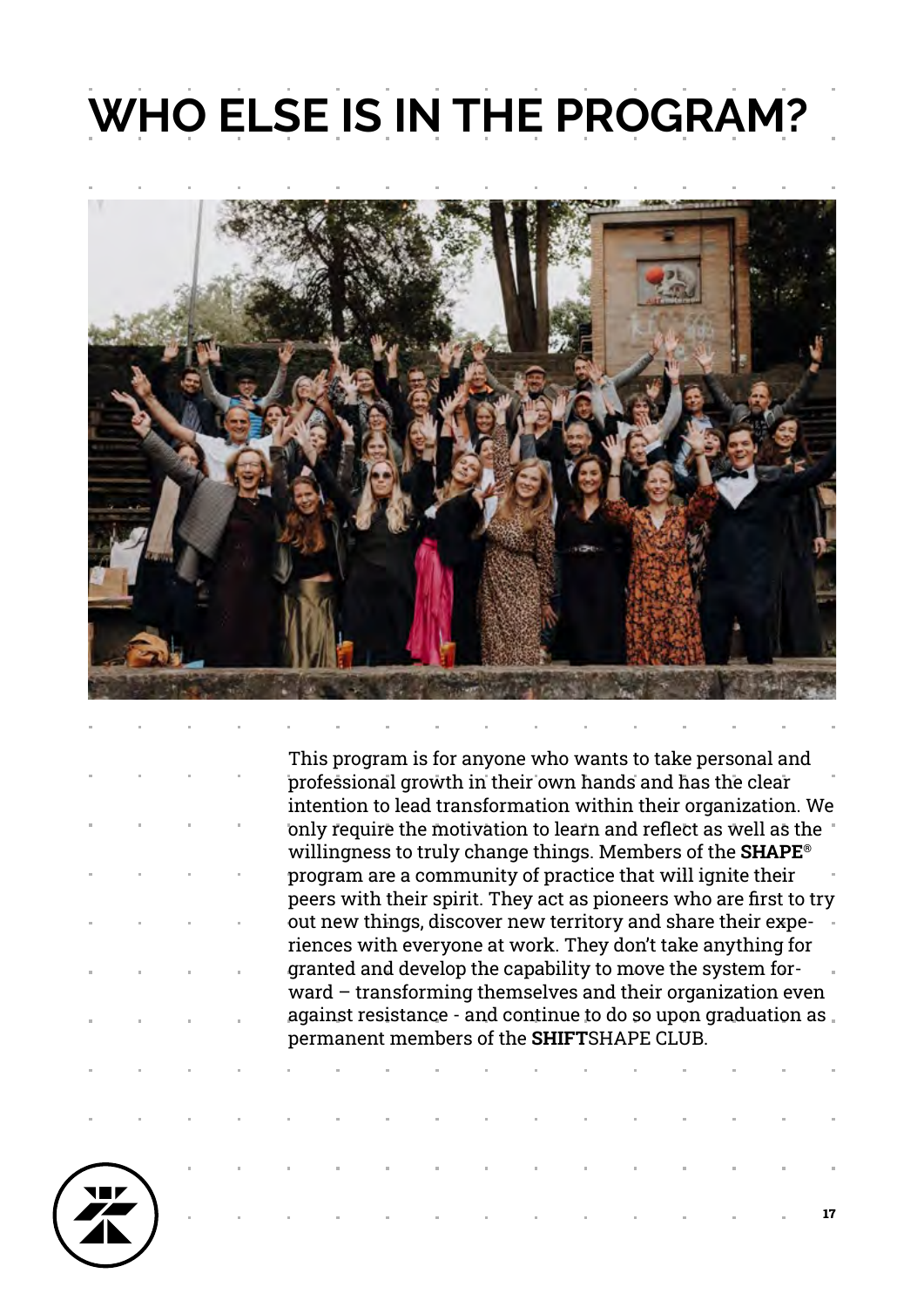











Executives from established SMBs wanting to drive the transformation of their organizations to make them 21st century proof

Business leaders from large corporations looking for new ways to change their organizations



Future-forward entrepreneurs and game-changers who look for a diverse network of like-minded peers seeking a new challenge to scale their impact



Creative business professionals and cultural change-makers with at least five years of work experience J.

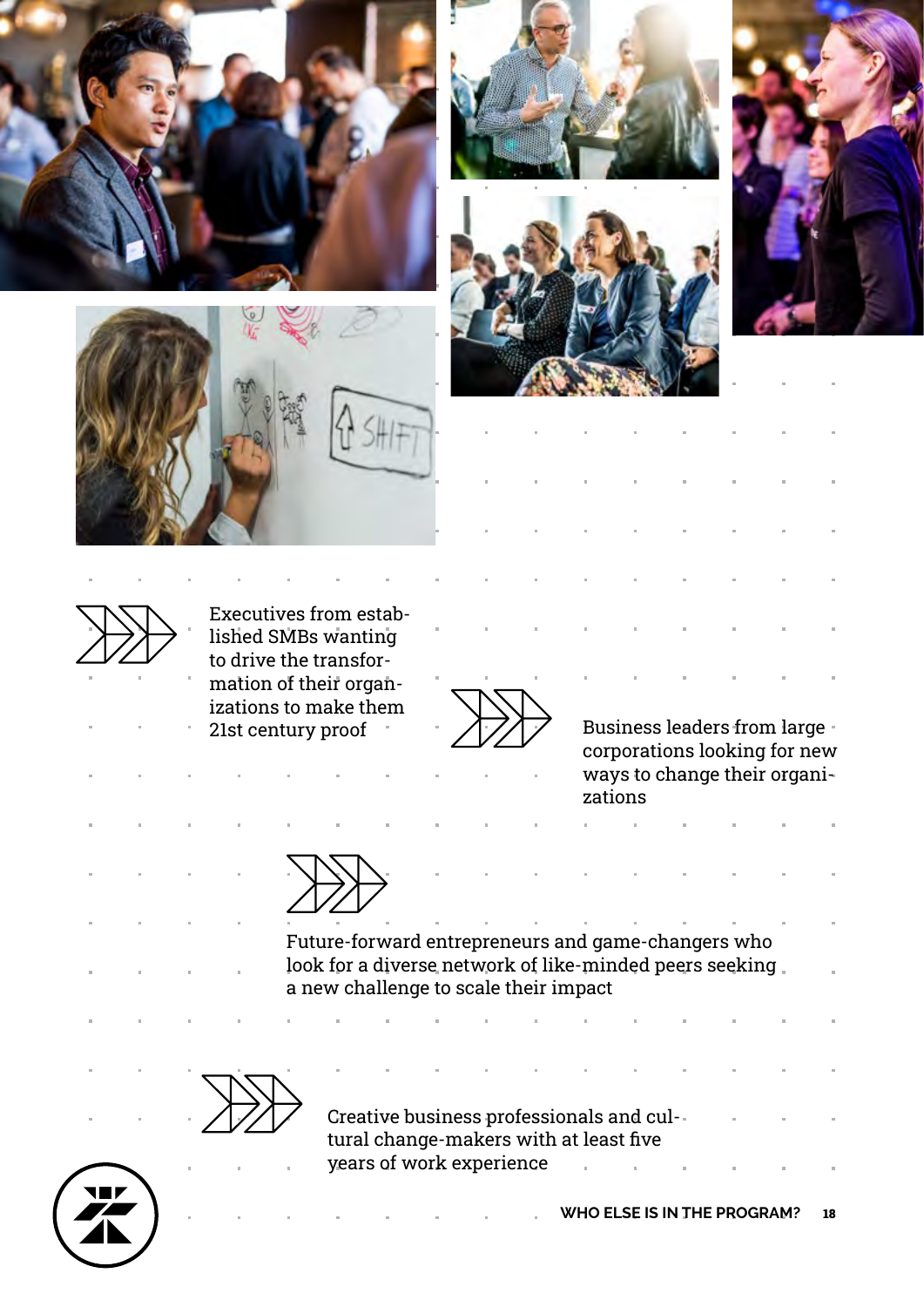# **WHAT DO PEOPLE SAY ABOUT SHIFTSCHOOL?**





"What distinguishes the **SHIFT**SCHOOL is that it truly encourages people to (re-) discover their creativity. Faber-Castell's vision is to unleash the creative potential of our customers as well as our employees. Within our global network, we see the **SHIFT**SCHOOL as an important innovation coach. Faber-Castell's Corporate Development team appreciates the comprehensive innovation methods and is grateful for the trusting relationship it has developed with the **SHIFT**SCHOOL team."

#### **COUNTESS KATHARINA VON FABER-CASTELL**

Head of Corporate Business Development Faber-Castell AG





19

"What I really appreciate about working with **SHIFT**SCHOOL is the fact that I get so much inspiration and Best Practice that I can incorporate directly into my daily work. The large network of **SHIFT**SCHOOL is the big advantage. They collaborate with so many different companies and startups and, therefore, can offer a wide range of insights from many different industries."

#### **DR. JÜRGEN ZEINER**

Robert Bosch GmbH, Vice President Technical Functions

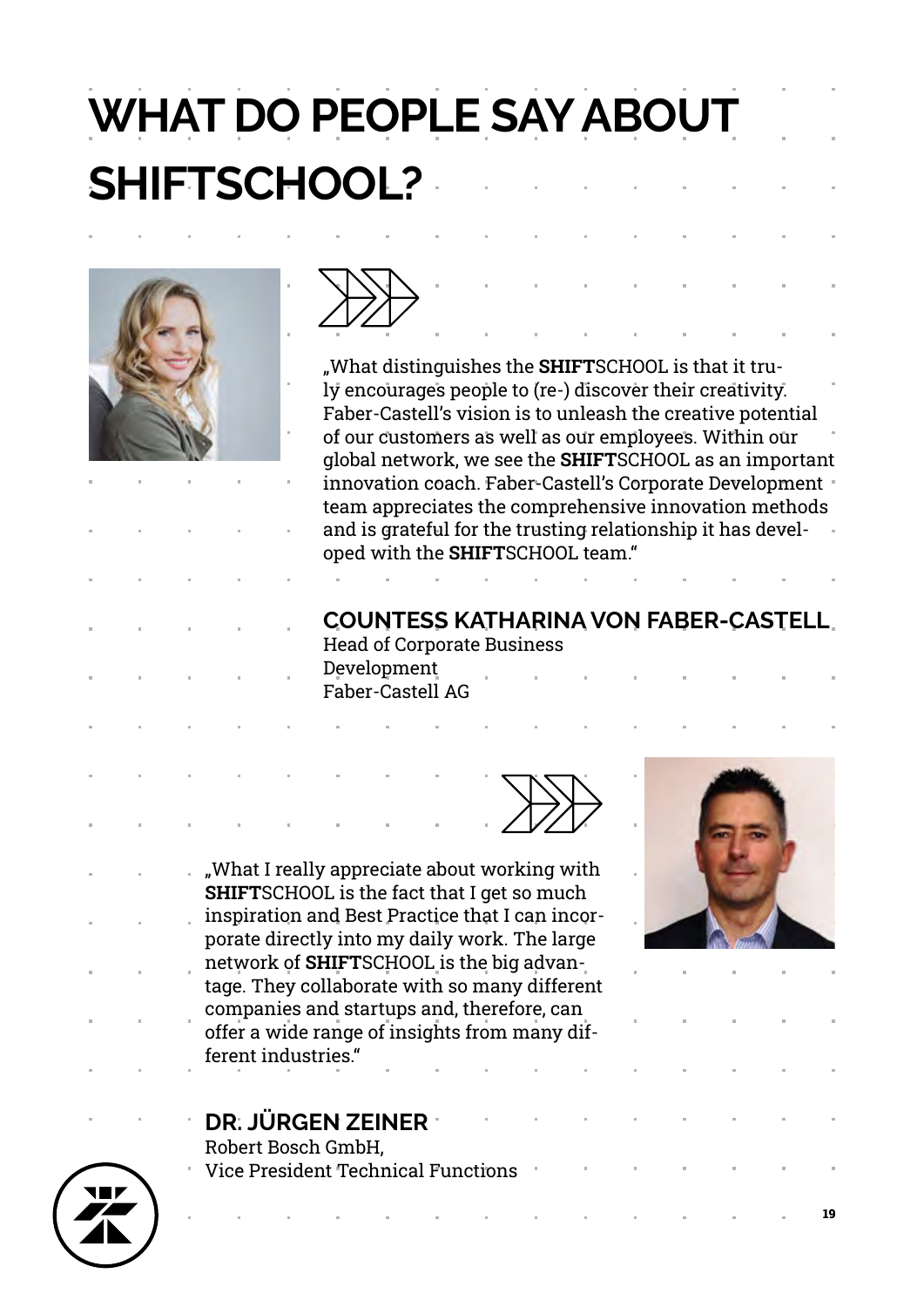"**SHIFT**SCHOOL means innovation in every aspect! In terms of didactic design and digitization insights. In addition to great training, the entire network offers valuable inspirations to be more innovative in everyday business. All in all, the cooperation with **SHIFT**SCHOOL is great and the team is always on hand with help and advice for us."



#### **MARKUS BIRKEL**

Head of IT & Digital Transformation medi GmbH & Co. KG



ly great right from the start. **SHIFT**SCHOOL is a reliable partner who always supports me with new insights and constructive critical thinking. Companies that want to make a difference should first send selected employees to **SHIFT**SCHOOL. Especially large corporates should work with **SHIFT**SCHOOL, because their programs really breathe new life into established systems. This is necessary, today and in the future!"

"The collaboration with **SHIFT**SCHOOL has been real-



|                                |  | <b>KRISTINA MUTH</b> |  |                                                                                                                 |  |                                              |                                                 |  |
|--------------------------------|--|----------------------|--|-----------------------------------------------------------------------------------------------------------------|--|----------------------------------------------|-------------------------------------------------|--|
| Head of Innovator Academy      |  |                      |  |                                                                                                                 |  |                                              | the contract of the contract of the contract of |  |
| <b>Merck Innovation Center</b> |  |                      |  |                                                                                                                 |  |                                              |                                                 |  |
| Merck KGaA Darmstadt           |  |                      |  |                                                                                                                 |  | the control of the control of the control of |                                                 |  |
|                                |  |                      |  |                                                                                                                 |  |                                              |                                                 |  |
| m.                             |  |                      |  | the contract of the contract of the contract of the contract of the contract of the contract of the contract of |  |                                              |                                                 |  |

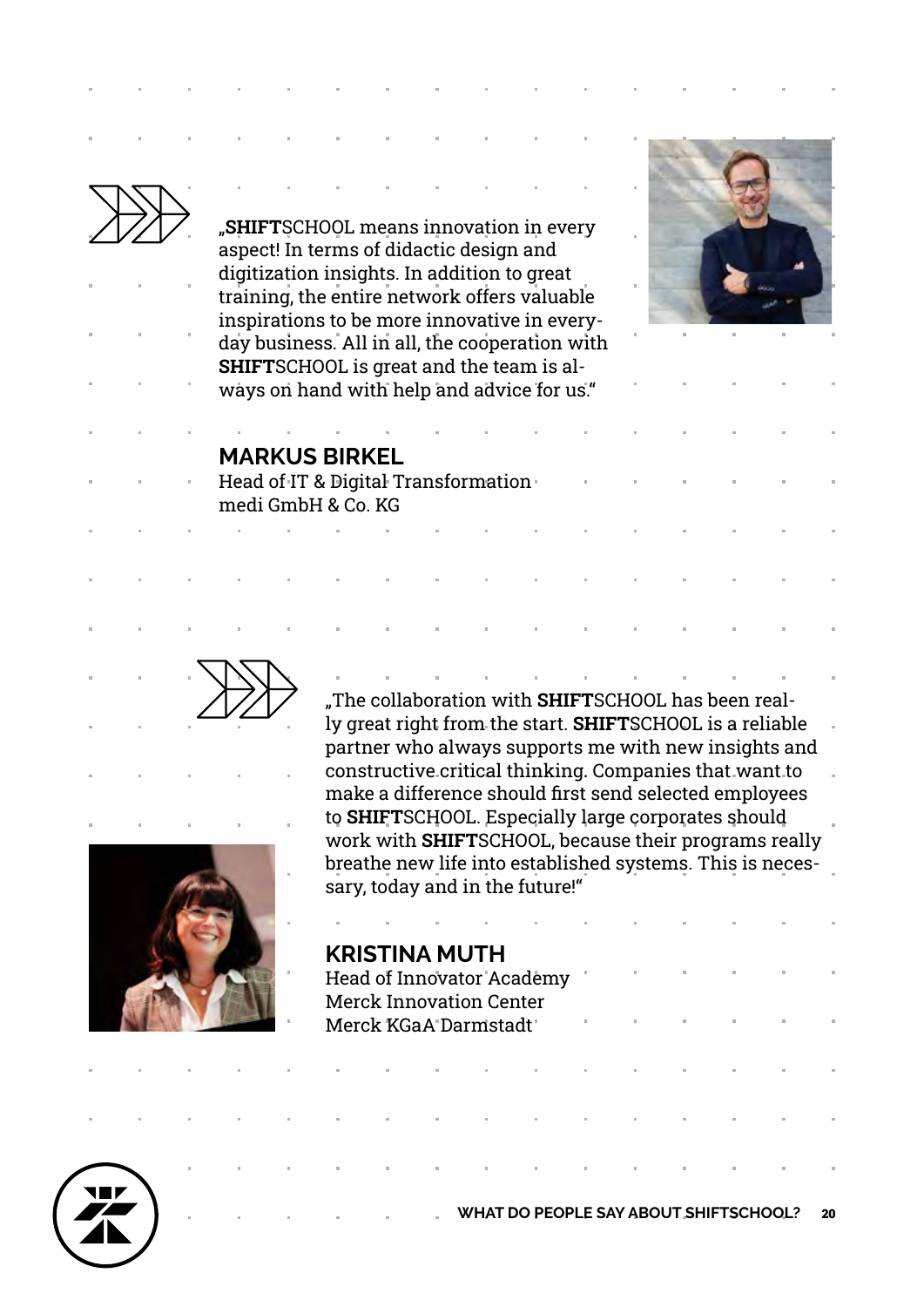## **WHY DO YOU WORK WITH THE SHAPE APPROACH?**

**SHIFT**SCHOOL has been awarded and featured many times as a pioneer for immersive learning experiences in a rapidly changing digital world. We have educated 150 Digital Transformation Managers in our Academy and trained hundreds of transformative leaders in small and large organizations. We have now condensed all the learnings on how to lead successful transformations into the **SHAPE**® Program.

These are a few exemplary statements that we have heard again and again in recent years, and which ultimately prompted us to develop " the **SHAPE**® process.

"

"Everybody talks about change, but nobody wants to change themselves. When push comes to shove, no one is really willing to go all in. **How** do I get people to have skin in the game?"

"When we get stuck, everyone cries out for a new mindset, but **how** do I change the attitude of my colleagues on the board?"

"We have started many uncoordinated digitization projects all over the company. **How** can I align those endeavors so that people know what or whom to follow?"

"Innovations are urgently needed. But instead of really stepping out of our comfort zone for once, we settle for mediocre ideas. **How** do I get people to address the elephant in the room?"

"We all have a clear mandate to introduce agile methods and flat hierarchies, but no one sticks to it. **How** do I get my leadership team to practice what they preach?"



21

"<br>"<br>"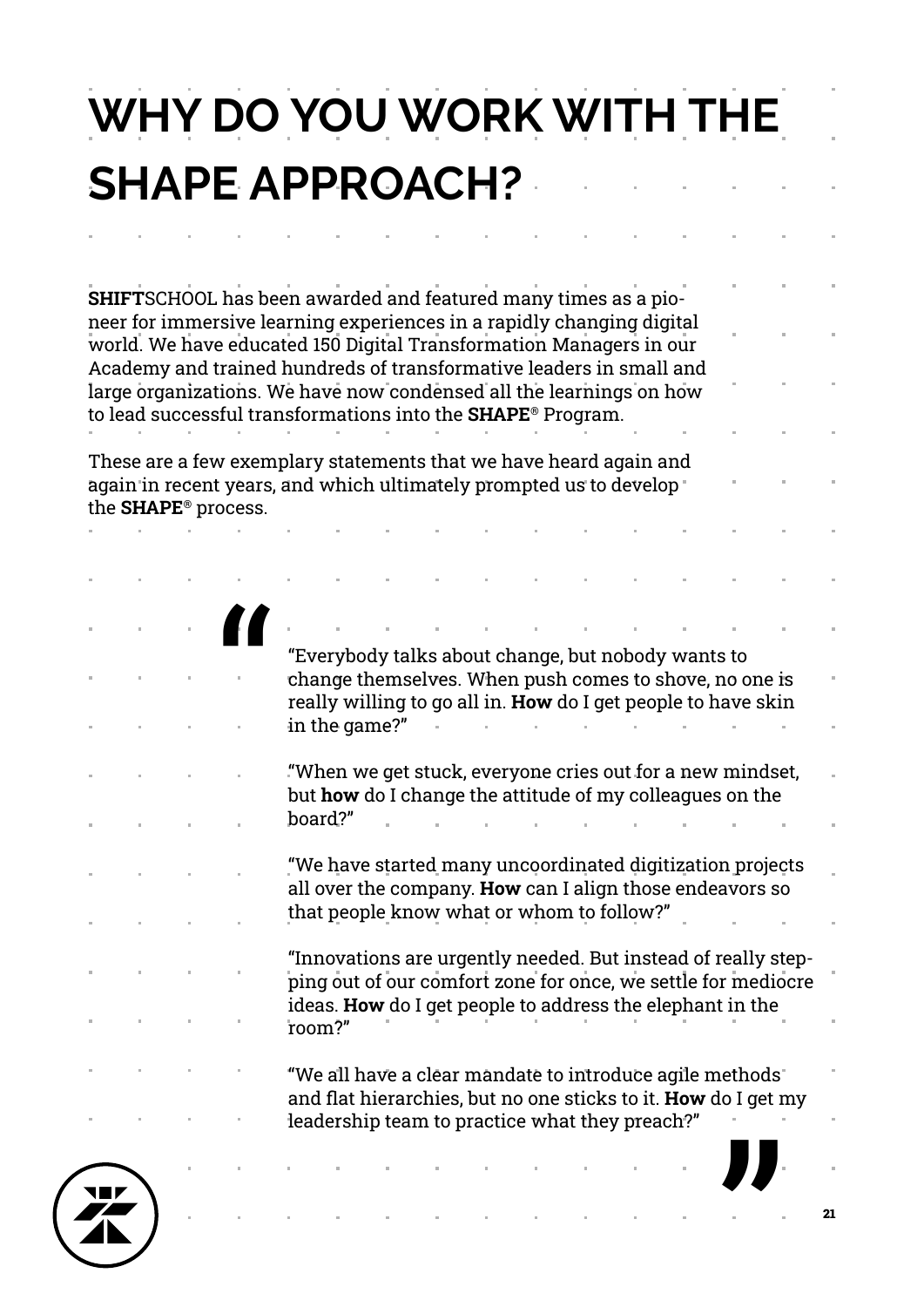# **HOW DOES THE APPLICATION WORK?**

We are looking for people who are leading initiatives, organizations or communities that are playing some part in forging a new "Story of Better". People who see the future as something we want to create together and not as something that we'd rather like to avoid. Each candidate must submit a transformative idea that they plan to work on during the program and beyond. Something that is larger

than our own career needs and above all shapes a better future - no matter  $\mathbb{R}^2$ how big or small.



We reject fast food learning and passive content consumption as well as egoistic and inconsiderate behavior towards the group. Our leadership programs are designed as immersive learning experiences. We are looking for individuals who thrive in a community of like minded peers and share an authentic interest in getting to know other participants for who they are, and who they want to become.

We believe that learning is a social endeavor. It is our goal to build lasting relationships, not shallow encounters. Every cohort is formed as a unique community of highly skilled individuals who remain deeply connected and committed to each other and their shared experience.

Are you in? To start the application process, please fill in the application form you will find on the website. Once submitted, you will receive an email containing a link to schedule an interview. The goal of the interview is to find out what motivates you to join the community. We will let you know within a week after your interview if you are accepted into the **SHAPE**® trek.



**ENQUIRE NOW**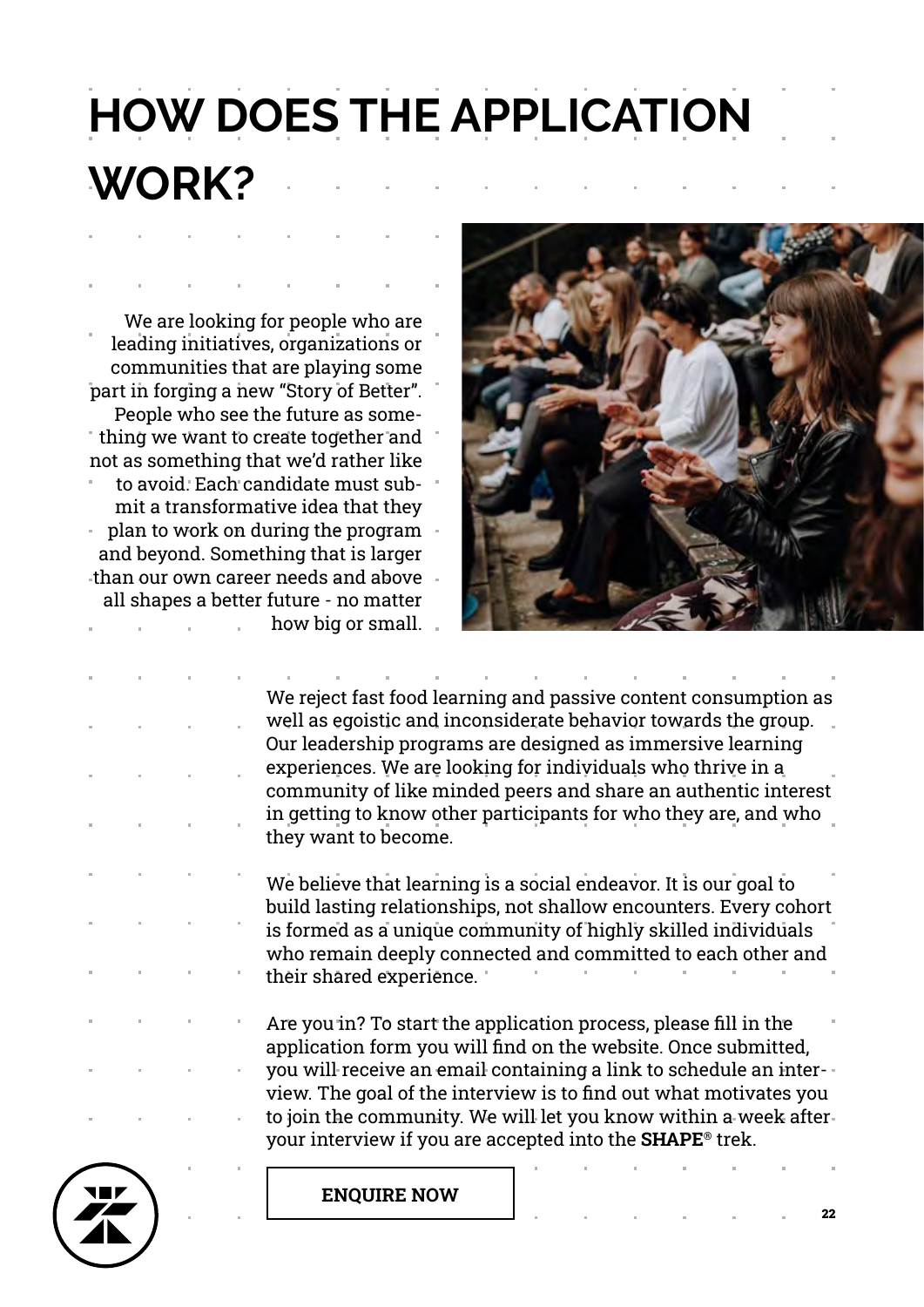# **MORE QUESTIONS?**

|  | The program costs 4,900 Euros excluding VAT and covers the tuition, course materials as well as<br>accommodation and food on workshop days. The first year membership fee for the SHIFTSHAPE<br>CLUB will also be included in the package. It does not include travel expenses to the retreat location.                                                                                                                                                                                                                             |
|--|-------------------------------------------------------------------------------------------------------------------------------------------------------------------------------------------------------------------------------------------------------------------------------------------------------------------------------------------------------------------------------------------------------------------------------------------------------------------------------------------------------------------------------------|
|  | VAT shall apply at rates according to national laws and regulations. Please note that training costs<br>are usually tax deductible in many countries.                                                                                                                                                                                                                                                                                                                                                                               |
|  | CAN I APPLY THE KNOWLEDGE ON THE JOB?                                                                                                                                                                                                                                                                                                                                                                                                                                                                                               |
|  | We don't teach theory, but knowledge that you can apply immediately. From day one, you learn                                                                                                                                                                                                                                                                                                                                                                                                                                        |
|  | through innovative simulations, apply proven methods, and transfer them to concrete challenges<br>in your life. We are convinced that learning only becomes valuable through experience. Only when<br>things are thought through, tried out and applied, does lasting knowledge emerge. During the trek                                                                                                                                                                                                                             |
|  | " you will work on your personal development plan, create your own strategy, and experiment, create, "<br>and test your ideas in your job environment. This is what we call JOB READY LEARNING.                                                                                                                                                                                                                                                                                                                                     |
|  | IS THE PROGRAM CERTIFIED AND CREDENTIALED?                                                                                                                                                                                                                                                                                                                                                                                                                                                                                          |
|  | All participants who work through the course and submit their completed final project are eligible for                                                                                                                                                                                                                                                                                                                                                                                                                              |
|  | a SHIFTSCHOOL certificate which details the methods and frameworks learned and applied. Howev-<br>er, a formal certificate is just a piece of paper that, in our opinion, does not really say what someone                                                                                                                                                                                                                                                                                                                          |
|  | - can do or has learned. Just as grades ultimately say little about whether content and methods have<br>really been understood and can be applied in practice. Therefore, we additionally help each member<br>to outline their core strengths, position themselves in their professional arena, and to develop their                                                                                                                                                                                                                |
|  | own personal brand over time.                                                                                                                                                                                                                                                                                                                                                                                                                                                                                                       |
|  | WHY DO YOU WORK WITH SMALL COHORTS AND LIVE SESSIONS?                                                                                                                                                                                                                                                                                                                                                                                                                                                                               |
|  | We believe in quality, in-depth learning. Science and our experiences from teaching thousands of<br>workshops tell us that people learn best in a safe, social, and interactive learning environment. Mas-<br>sive open online courses might provide great specific content but are not suited to build 21st century<br>leadership skills. Change begins at the end of your comfort zone and our cohort-based approach                                                                                                              |
|  | " provides both the safety of a smaller group and the accountability of live sessions to make real trans-"<br>formation happen. This setting helps our members to focus on what's important and getting learning<br>done in a clearly structured framework.                                                                                                                                                                                                                                                                         |
|  |                                                                                                                                                                                                                                                                                                                                                                                                                                                                                                                                     |
|  | DO YOU HAVE A SHIFTSCHOOL PHILOSOPHY?                                                                                                                                                                                                                                                                                                                                                                                                                                                                                               |
|  | Our maxim is a school where the content is a means to an end - teaching people to learn how<br>to learn. The best way for an advanced learner to build up new knowledge is then not to have it                                                                                                                                                                                                                                                                                                                                      |
|  | $\overline{\phantom{a}}$ served up by a teacher, but rather to discover it organically. Our role is serving as facilitators of $\overline{\phantom{a}}$<br>discovery. In a fast-changing world, teaching facts is neither sustainable nor effective. Our main<br>instructional duty is therefore to inspire you to develop a new attitude towards change, push                                                                                                                                                                      |
|  | you to experience transformation, and encourage you to apply new strategies to shape the world "<br>around us.                                                                                                                                                                                                                                                                                                                                                                                                                      |
|  |                                                                                                                                                                                                                                                                                                                                                                                                                                                                                                                                     |
|  | HOW DO YOU KEEP UP WITH THE COVID-19 POLICIES?                                                                                                                                                                                                                                                                                                                                                                                                                                                                                      |
|  | SHIFTSCHOOL and all our retreat partners are taking every measure to continuously monitor and<br>base our workshop guidelines on the Public Health Agencies rules and supporting recommendations<br>in all our programs. The health and wellbeing of our participants remains our priority, along with a                                                                                                                                                                                                                            |
|  | " focus on maintaining an immersive learning experience. That's why we strive for the highest safety<br>through a comprehensive hygiene concept on site and by applying the 3G rule (vaccinated, recovered,<br>tested) for all face-to-face events. In addition, we offer free and voluntary Covid self-tests to all partic-<br>ipants. As COVID-19 is a changing situation we will renew and reconfirm our guidelines regularly. If<br>face-to-face events are not possible due official Covid restrictions, you can alternatively |



participate in an online workshop or rebook free of charge. 23  $\mathcal{M}^{\rm{max}}$  $\sim$  $\mathbb{R}^+$